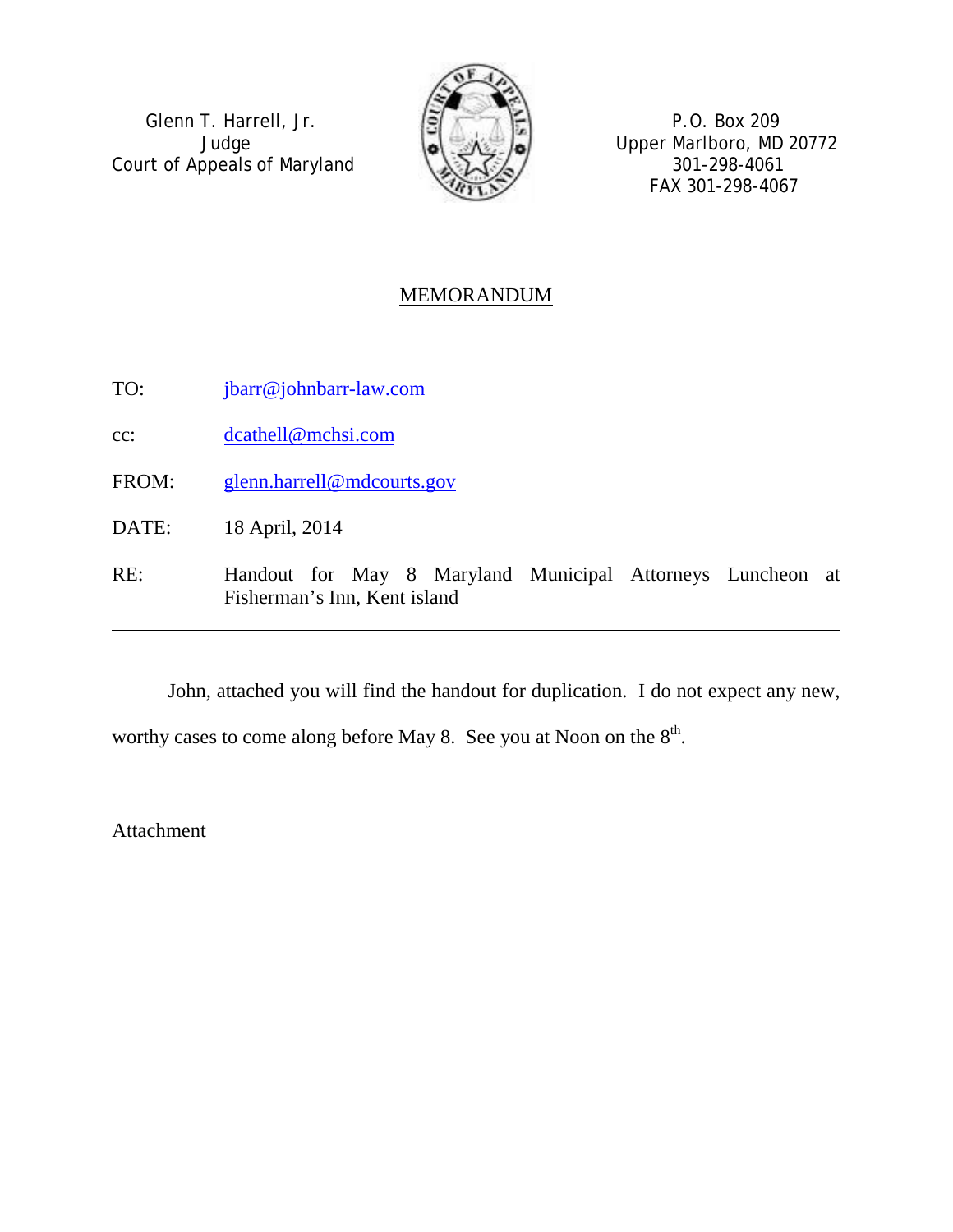Maryland Municipal Attorneys Association Fisherman's Inn, Kent Island 8 May 2014 – Noon

Judges Glenn T. Harrell, Jr., and Dale R. Cathell

## RECENT DECISIONS OF THE COURT OF APPEALS THAT MAY BE OF SOME INTERSET TO YOUR CLIENTS

#### 1. *State Center, LLC, et al. v. Lexington Charles Limited Partnership, et al.*, No. 12, September Term, 2013, filed 27 March 2014, Opinion by Harrell, J.

Facts: The State Center Project (the "Project") is a \$1.5 billion, multi-phase redevelopment project intended to replace aged and obsolete State office buildings with new facilities for State use and to revitalize an approximately 25-acre property owned by the State of Maryland in midtown Baltimore ("City"), without burdening unduly the State's capital budget. To these ends, in 2005, the State issued a public Request for Qualifications ("RFQ") to solicit a "Master Developer" who would be granted the exclusive right to negotiate with the State to execute the entire project, which included the reconstruction of older deteriorating buildings currently on the site of the project, as well as the receipt of a 75-90 year leasehold interest. The State Center, LLC ("Developer"), was chosen as the Master Developer in early 2006, which decision was announced publicly. The Maryland Department of General Services ("DGS"), the Maryland Department of Transportation ("MDOT") (collectively, hereinafter, "State Agencies") and the Developer negotiated for the Project, entering into a series of agreements between 2007 and 2010 for the purpose of completing the Project in a timely manner. These agreements, thus far, are: (1) the Master Development Agreement ("MDA"); (2) the First Amendment to the MDA ("First Amendment"); (3) two Phase I ground leases; and, (4) four approved Phase I occupancy leases. The approval or execution of each agreement was announced publicly.

In 2010, fifteen plaintiffs, property owners in downtown Baltimore (many with available office space for rent) and taxpayers of the State, filed suit in the Circuit Court for Baltimore City against the State Agencies and the Developer and its subsidiaries, seeking a declaratory judgment that the formative contracts for the Project were void as procured in violation of the competitive bidding requirements of the State Procurement Law and an injunction to halt the Project. The State Agencies and the Developer moved to dismiss the Complaint (and the Amended Complaint) on multiple grounds. The Circuit Court denied the Motions to Dismiss, finding that, *inter alia*, (1) the Plaintiffs' Amended Complaint stated sufficient facts to establish taxpayer standing; (2) the Plaintiffs were not required to exhaust administrative remedies; and (3) the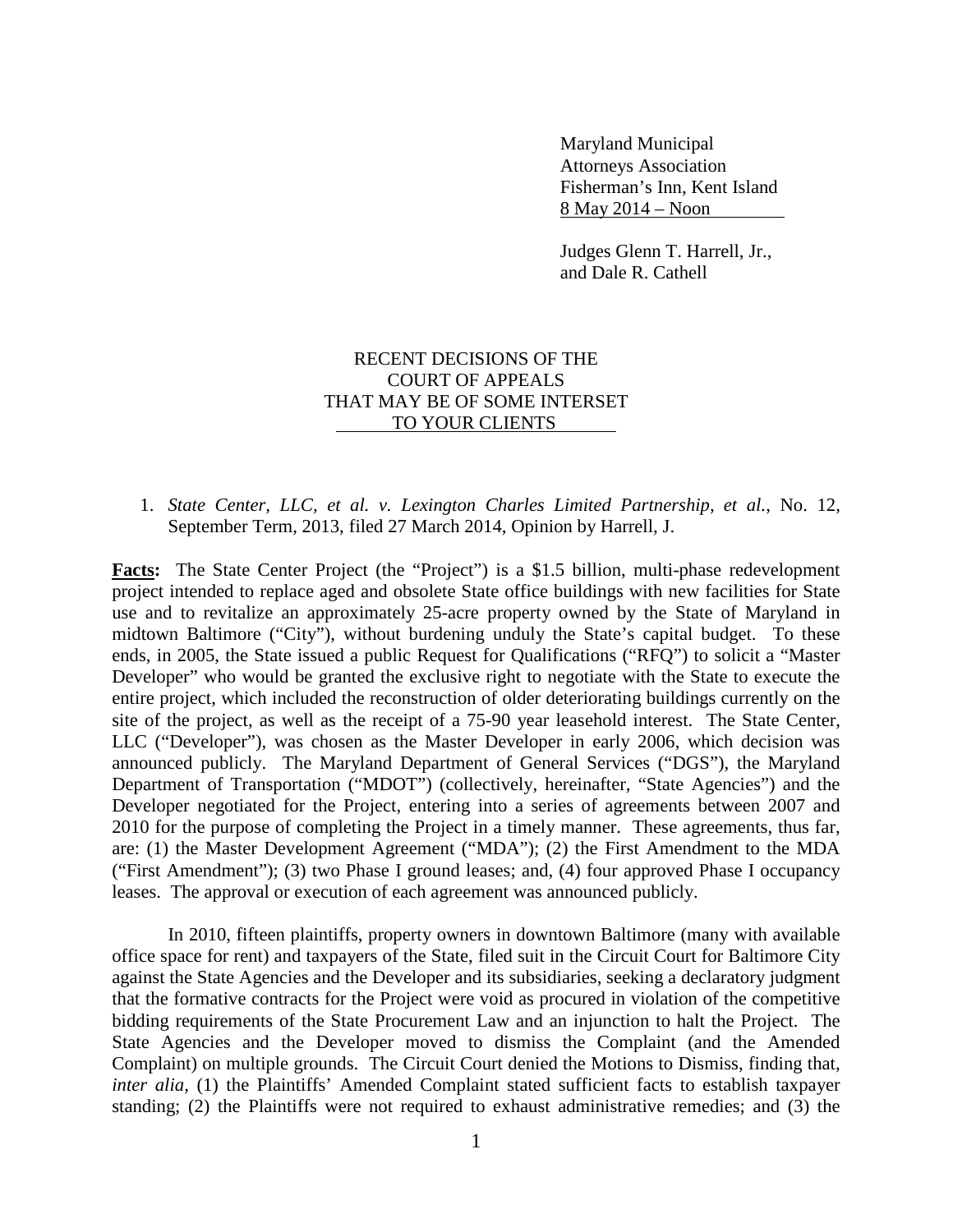Plaintiffs' claims were not barred by laches. Nearly two years of discovery followed. In 2012, the State Agencies and Developers moved collectively for summary judgment, which the Circuit Court granted in part and denied in part. The result of the suit in the trial court on the remaining counts was the voiding of the formative contracts of the Project on the grounds that they violated the State Procurement Law.

The State Agencies and the Developers (now Appellants) appealed timely to the Court of Special Appeals, but also petitioned contemporaneously this Court for a writ of certiorari and sought expedited review of three questions. The Appellees filed a Conditional Cross-Petition for Writ of Certiorari, seeking review of a fourth question regarding the Project's "Transit-Oriented Development" ("TOD") designation. The Court of Appeals granted a Writ of Certiorari to consider the following questions: (1) Whether the trial court erred in concluding that the State Center Project violates the State Procurement Law?; (2) Whether the Circuit Court lacked jurisdiction to address Appellees' procurement law claim because such claims fall within the primary or exclusive jurisdiction of the Maryland State Board of Contract Appeals?; (3) Whether Appellees lack standing, under the taxpayer standing theory, to challenge the project; and (4) Whether the trial court erred in declining to review the belated and defective designation of the Project as a TOD?

**Held:** The Court of Appeals vacated the Circuit Court's judgment and remanded the case to the Circuit Court, with directions to dismiss Appellees' Amended Complaint, with prejudice.

The Court of Appeals denied the Appellees' Motion to Dismiss the appeal.The Court's discretion to dismiss an appeal is limited to certain statutory grounds by Maryland Rule 8-602(a). The alleged shortcomings (that certain arguments by Appellants were unpreserved and/or not presented properly in the Petition for Writ of Certiorari) are not proper grounds for the dismissal of an appeal. Instead, the points advanced in the Motion to Dismiss are addressed by Maryland Rule 8-131, which provides the proper context for our appellate review and governs the manner in which the Court deals with alleged arguments that are unpreserved and not presented properly in the grant of the Writ of Certiorari. The Court held that the proper scope of our appellate review under Rule 8-131 is not co-extensive with the grounds, as provided in Rule 8-602, for granting a motion to dismiss and, thus, denied the motion.

In addressing the exhaustion of administrative remedies argument, the Court of Appeals recognized the well-settled principle that, where an administrative agency has primary or exclusive jurisdiction over a controversy, the parties ordinarily must await a final administrative decision prior to resorting to the courts for resolution of the controversy. A claimant is not required, however, to exhaust administrative remedies that the claimant is not eligible to pursue. In this case, the Court concluded that the Maryland State Board of Contract Appeals ("Appeals Board"), the pertinent agency, did not have jurisdiction over the Plaintiffs'/Appellees' claims because none of the Appellees were permitted under the State Finance and Procurement Article to appeal the final action of the State Agencies in the present case. Because the Appeals Board lacked jurisdiction over the controversy, the Court held that the Appellees were not required to exhaust any administrative remedies in this case and the propriety of the Circuit Court's consideration of their claims depended solely upon whether the court had jurisdiction otherwise.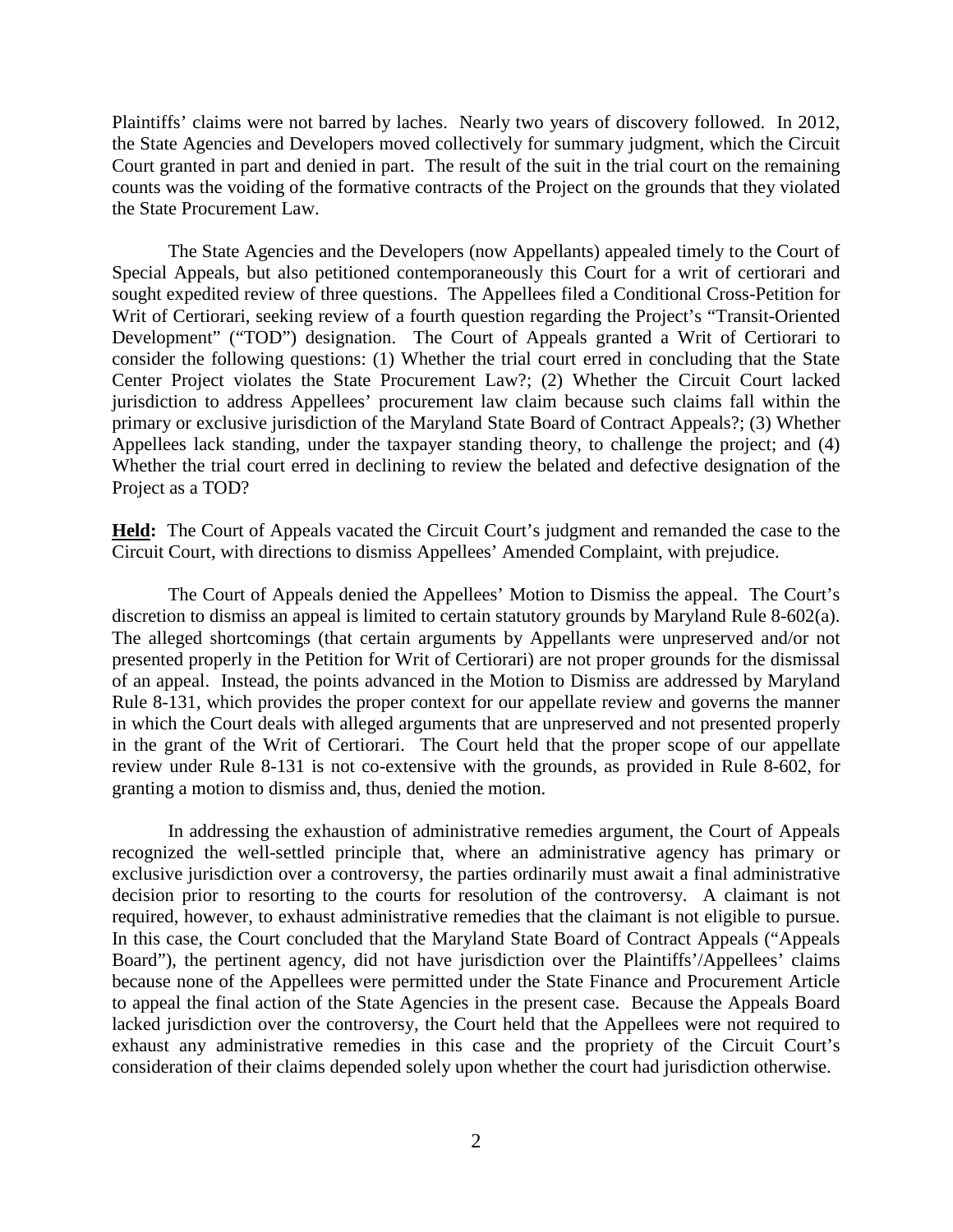For purposes of judicial standing, the Court stated that the claimant alone is responsible for raising the grounds for which his right to access to the judiciary system exists. Because Appellees insisted that an implied private right of action (based on the State Procurement Law) was not the basis for their standing, the Court of Appeals refused to address further the argument of whether the Procurement Law provided an implied private right of action.

Next, the Court analyzed whether Appellees had standing either as property owners or taxpayers (different bases for standing, separate from the private right of action). These two doctrines are similar in that they recognize that, without special damage, a private citizen has no standing to champion the rights of the public. The doctrines, however, must be analyzed separately to avoid confusion because they otherwise have different requirements.

The property owner standing doctrine recognizes that owners of real property may be "specially harmed" by a governmental decision or action (usually related to land use) in a manner different from the general public. Traditionally, the principles governing who qualifies as a "person aggrieved" for purposes of property owner standing were limited to judicial review of the decisions of zoning bodies. The Court of Appeals held preliminarily that the MDA and the First Amendment are "land use decisions" or actions susceptible to being challenged under the property owner doctrine, but the occupancy and ground leases (present and future) are not. Despite the fact that the principles governing property owner standing apply to Appellees' challenges to the MDA and the First Amendment, the Court held that, when applying those relevant principles to scrutinize what Appellees alleged to support such standing, Appellees' allegations failed to allege sufficient facts to qualify as specially aggrieved, primarily due to the lack of proximity (as measured in physical distance) of their properties to the Project.

Common law taxpayer standing permits taxpayers to seek the aid of courts, exercising equity powers, to enjoin illegal and *ultra vires* acts of public officials where those acts are reasonably likely to result in pecuniary loss to the taxpayer. The Court pointed out that, under this doctrine, a complainant has standing if he/she/it meets the requirements for the doctrine; no private right of action is required additionally. To establish standing in Maryland, a taxpayer need only allege: (1) that he is a taxpayer; (2) an action by a municipal corporation or public official that is illegal or *ultra vires*; and (3) that such action may result reasonably in a pecuniary loss to the taxpayer or an increase in taxes. Appellees met these requirements in their Complaint challenging the State's actions of entering into the formative contracts for the subject Project as illegal under the Procurement Code, but failed in their challenge to the TOD designation.

Lastly, the Court, finding that the delay in bringing the lawsuit was unreasonable and caused great prejudice to the State Agencies and Developers, concluded that the doctrine of laches (identified by the Court as the "fatal flaw") barred Appellees' remaining claims.

The Court did not reach, therefore, the contention that the State Procurement Law had been violated by Appellants in entering the challenged agreements.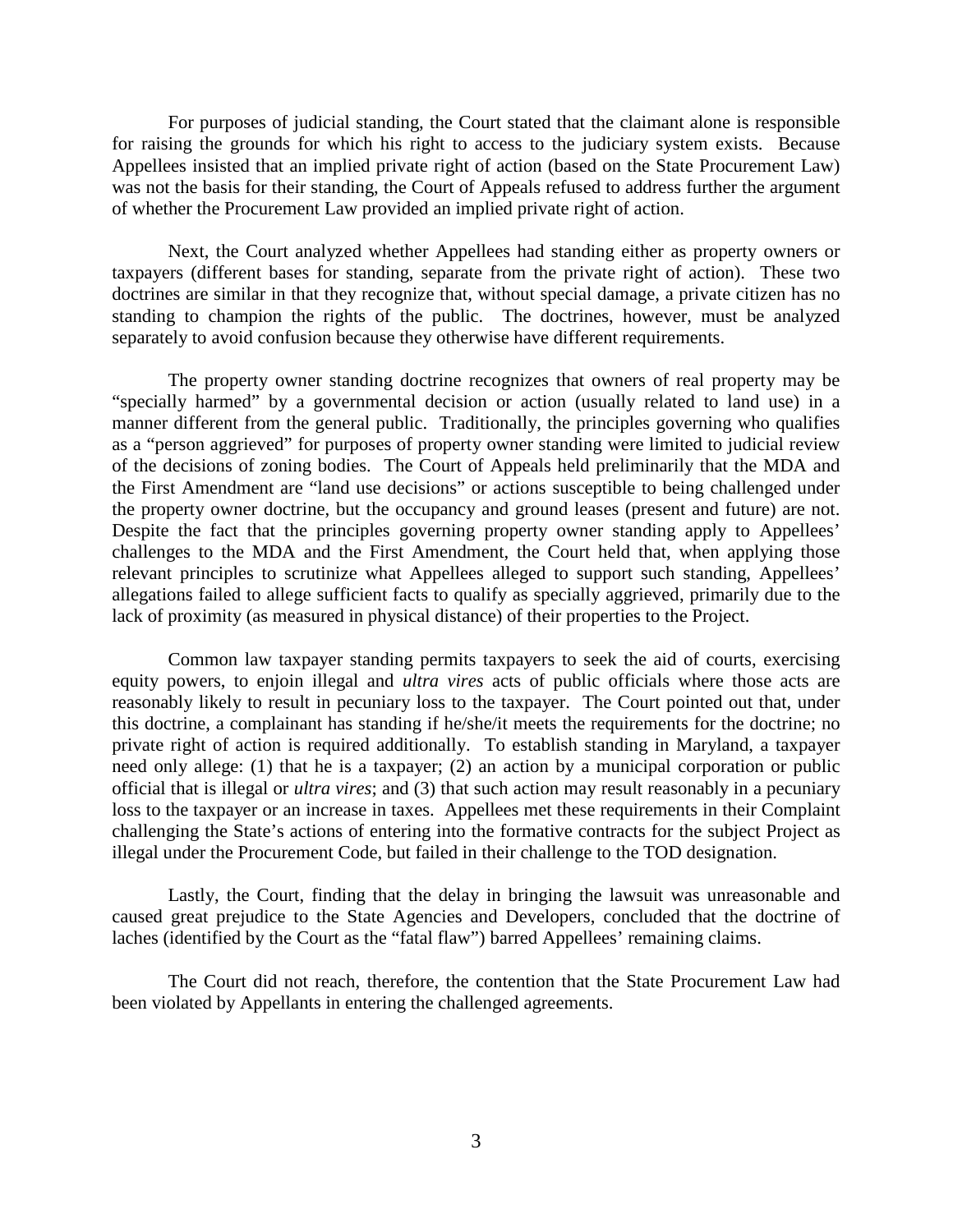#### 2. *Victoria Falls Committee for Truth in Taxation, LLC et al. v. Prince George's County, Maryland*, No. 59, September Term, 2013, filed 21 March 2014. Opinion by Harrell, J.

**Facts:** On 10 March 2005, a developer and four builders (collectively, the "Applicants") of a planned retirement community known as Central Parke at Victoria Falls ("Victoria Falls"), located in Laurel, Maryland, filed jointly a request (the "Request"), with the Prince George's County Executive and the Prince George's County Council (the "Council"), to create a voluntary special taxing district in the community (the "Special Taxing District" or "District"). At the time that the Applicants filed the Request, the Victoria Falls community was already under construction.

The purpose of the Special Taxing District was to transfer (or seek reimbursement of) the cost of public infrastructure improvements within or serving otherwise Victoria Falls, approximately seventy-five percent of which the Developer completed prior to the filing of the Request. The Applicants requested the issuance and sale by the County of special obligation bonds to finance the proposed District, which would be repaid by the ultimate owners of property within the District, through payment of the Special Taxes, over a 30-year term. The Applicants explained to the Council that although they were required to develop the improvements as part of the subdivision approval for the planned community, their initial bank loan was near its maximum loan limit and they were requesting the special obligation bonds to prevent the delay and reduction of the scope of certain amenities and landscaping within the District, as well as remaining offsite work and other improvements.

Of the 609 residential units planned to be in Victoria Falls, twenty-five dwellings and their lots, which were scattered throughout the community, were sold by the Applicants before the filing of the Request. Those twenty-five units (and the lots on which they were situated) were not included within the confines of the proposed District. As a result, the plat submitted with the Request describes the geographic region as excluding graphically the twenty-five units that were sold already, some of which shared property lines or common walls with one or more of the 584 units within the proposed District. Consequently, the owners of those twenty-five units or lots were not among the Applicants. Thus, the Applicants owned 100 percent of the property constituting the proposed District when they filed with the County the Request for its creation.

On 23 June 2005, the County Executive recommended to the Council the creation of the District. The Council introduced the County Executive's proposal as "CR-49-2005- A Resolution Concerning Victoria Falls Special Taxing District" (the "Resolution), which was referred to, and recommended favorably by, a Council committee. On 14 July 2005, the Council published, in four local newspapers, identically-worded notices of a 26 July 2005 public hearing before the Council regarding the Resolution. At the hearing on 26 July 2005, no one spoke in opposition to the creation of the District, and the Council adopted the Resolution. On 29 July 2005, the County Executive approved the Resolution, and it became effective on that date. The Resolution authorized special obligation bonds in an aggregate principal amount not to exceed \$12 million for the financing of the infrastructure improvements in the Victoria Falls community, and levied a special tax on the property owners within the District.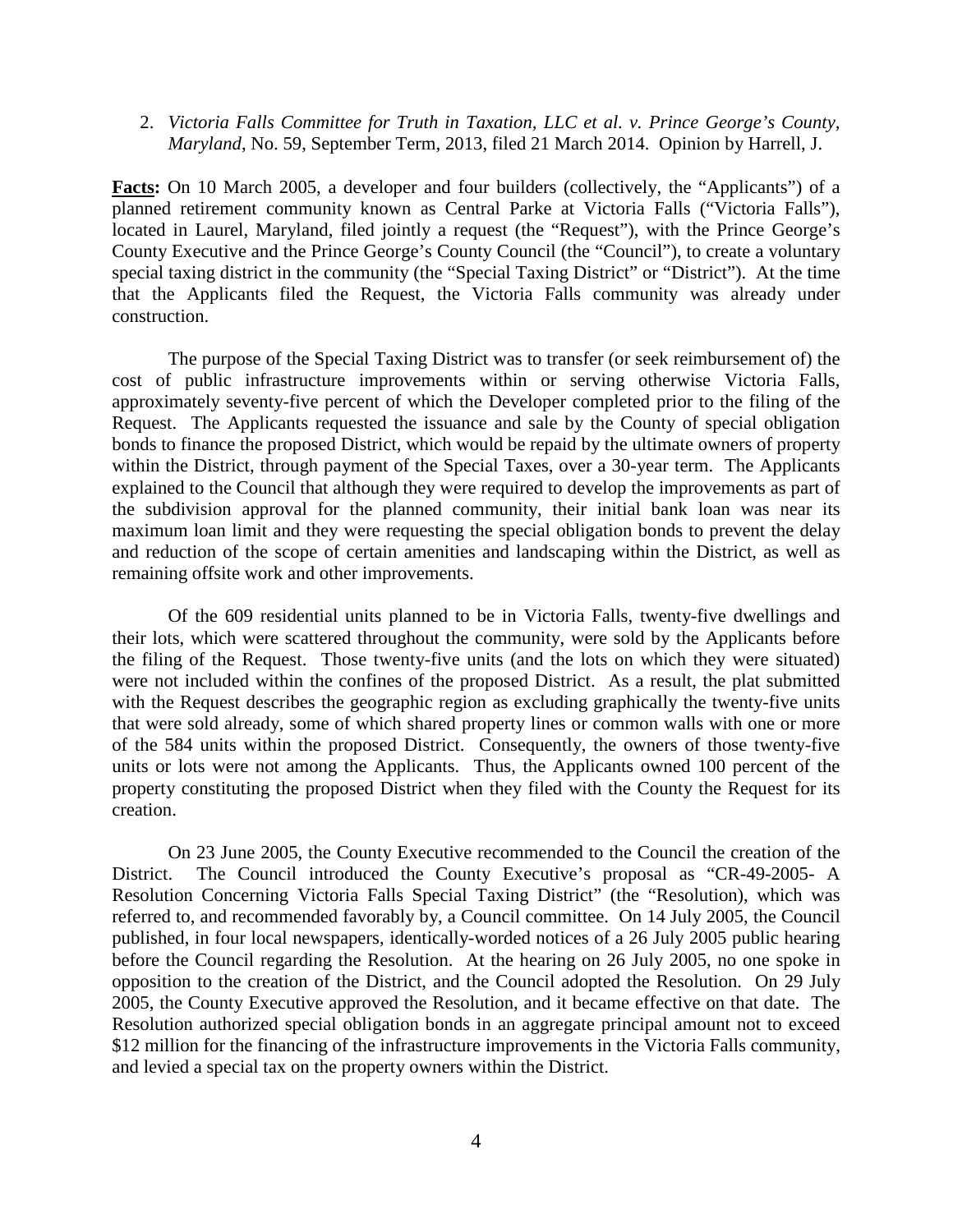The Applicants continued to sell properties within the proposed District between the filing of the Request and the County's adoption of the Resolution. The County was aware of the ongoing sales, and in response to the County's expressed concerns about notice of the proposed District to potential homebuyers, the Applicants provided the County with details of their "program of disclosures." In particular, those parties who closed on the sale of property within the proposed District prior to the County's adoption of the Resolution all signed addendums to their land sale contracts. The addendums disclosed that the property they were purchasing was included in a proposed special taxing district that may be adopted by the county, estimated the approximate initial tax rates under the proposed district, provided for the purchasers' agreement to be liable for the full amount of the special taxes in the event that the County created the special taxing district, and included the name and phone number of a county employee who could be contacted if the purchasers had questions about the proposed special taxing district. The record contains no indication that any of the purchasers called the County employee.

After payment of the Special Taxes commenced, a group of individuals who bought property within the Victoria Falls Special Taxing District formed an umbrella organization, Victoria Falls Committee for Truth in Taxation, LLC (the "Taxpayers"), and decided to challenge the legality of the District. After some preliminary skirmishing in various courthouses, the Taxpayers acquiesced in the County's demand that they proceed via tax refund applications, rather than a pending lawsuit. Thus, the original action was dismissed.

On 31 December 2008, 279 Taxpayers within the District filed a tax refund application with the County. The County denied the application, and the Taxpayers filed timely a Petition of Appeal with the Maryland Tax Court on 15 September 2009. On 22 April 2010, 46 additional Taxpayers, whose refund claims the County denied also, filed a second Petition of Appeal. The Tax Court consolidated the two Petitions and, after briefing and oral argument, issued a Memorandum and Order denying Taxpayers' claims on 11 May 2011. The Taxpayers filed timely a Petition for Judicial Review in the Circuit Court for Prince George's County. Following briefing and argument, the hearing judge issued a Memorandum Opinion, on 1 March 2012, affirming the decision of the Tax Court.

The Taxpayers filed timely an appeal of the Circuit Court's judgment to the Court of Special Appeals. On 27 March 2013, the intermediate appellate court, in an unreported opinion, affirmed the judgment of the Circuit Court. The Taxpayers filed timely a Petition for Writ of Certiorari in the Court of Appeals, which was granted on 3 July 2013, *Victoria Falls Comm. for Truth in Taxation v. Prince George's Cnty.*, 432 Md. 467, 69 A.3d 474 (2013), to consider the following questions:

1. Did the Maryland Tax Court uphold properly the County's Resolution creating a Special Taxing District, where changes in land ownership within the District occurred after the filing of the voluntary request to be taxed, by a "super-majority" of the landowners under Md. Code, Art. 24,  $\frac{8}{9}$  9-1301(d)(1), and before the County's subsequent approval?

2. Did the Maryland Tax Court rule properly that the County's approval of a voluntary Special Taxing District excluding 25 of the 609 properties in a planned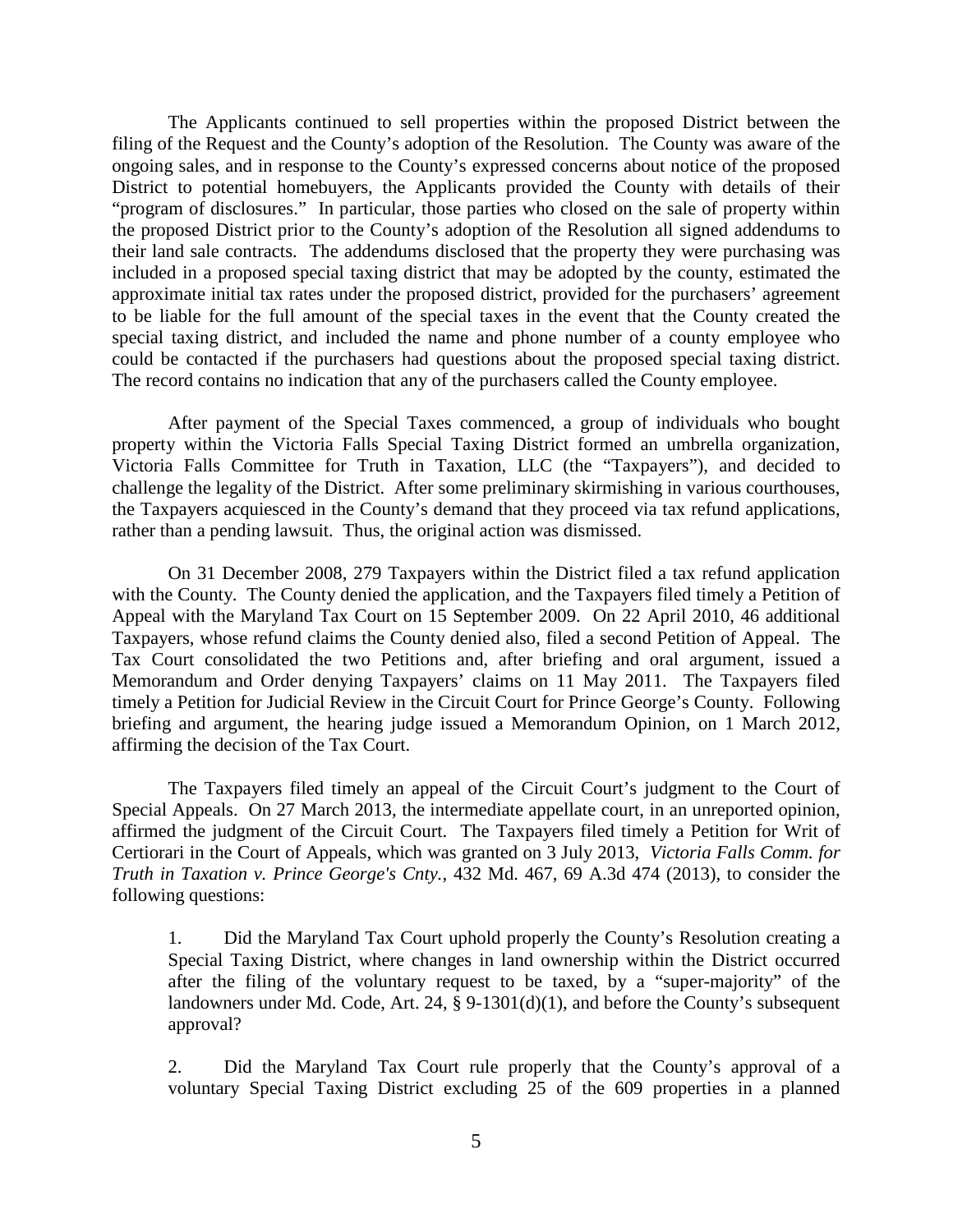development is lawful, in light of the condition that the Special Taxing District must fund infrastructure improvements for "any defined geographic region within the county," under Md. Code, Art. 24, § 9-1301(c)(2)(i)?

**Held: Affirmed.** The Court of Appeals held that the General Assembly did not intend, by the plain meaning of subsection § 9-1301(h)(3)(ii), to require that the County determine whether any change in land ownership (occurring after the time of application for creation of the District, but before final action on the application) may have affected the super-majority landowner(s) requirement, expressed in subsection § 9-1301(d)(1) of the Act, for applying for the District. The Court reasoned that to adopt the Taxpayers' reading of the plain meaning of subsection (h)(3)(ii), which states a county's enactment of a resolution creating a special taxing district "shall be subject to the request of the landowners as specified under subsection  $(d)(1)$  of this section," would be to read the Legislature's choice of the word "request" as including "approval" as well, or to read additional requirements into the Act. The Court also rejected the Taxpayers' arguments that adopting the Court of Special Appeals's conclusion would "straight-jacket" the County, that their reading of the statute is consistent with the concept of petitioner withdrawal, and that the disclosures provided to purchasers of land within the District were irrelevant.

Furthermore, the Court held that the County's approval of the request to create a Special Taxing District that did not include 25 of the 609 lots within the planned Victoria Falls community was lawful under the Act's requirement that the District be used to finance infrastructure improvements in "any defined geographic region within the county." The Court reasoned that the language of § 9-1301(c)(2)(i) does not include any reference to a particular shape, level of inclusiveness, or contiguousness of properties within a proposed special taxing district.

3. *Falls Road Community Association, Inc., et al. v. Baltimore County, Maryland, et al.*, 437 Md. 115, 85 A.3d 185 (2014). Opinion by McDonald, J.

**Facts**: Respondent Oregon, LLC ("Oregon") leased, for the purpose of operating a restaurant, from Baltimore County ("County") a small parcel of land located on the grounds of a county park (the "property"). To permit that use of the property, the County (as landlord) filed several administrative petitions, which were opposed to some extent by community organizations and which culminated in a 1995 Board of Appeals order that permitted Oregon to convert an existing building in the property into a restaurant, but set conditions on that use. Among those conditions were that 1) Oregon was prohibited from hosting parties, weddings, and other outdoor events on the property; 2) Oregon was permitted to have an outdoor seating area, but was not permitted to use this area for anything other than sit-down dining; and 3) Oregon was prohibited from having "tents, canopies, or other similar overhead covering[s]."

The 1995 Board of Appeals order also incorporated the terms of a restrictive covenant agreement that Oregon had entered into with a local community organization, in which Oregon agreed that 1) there would be no outdoor bars, live music, tents or other similar overhead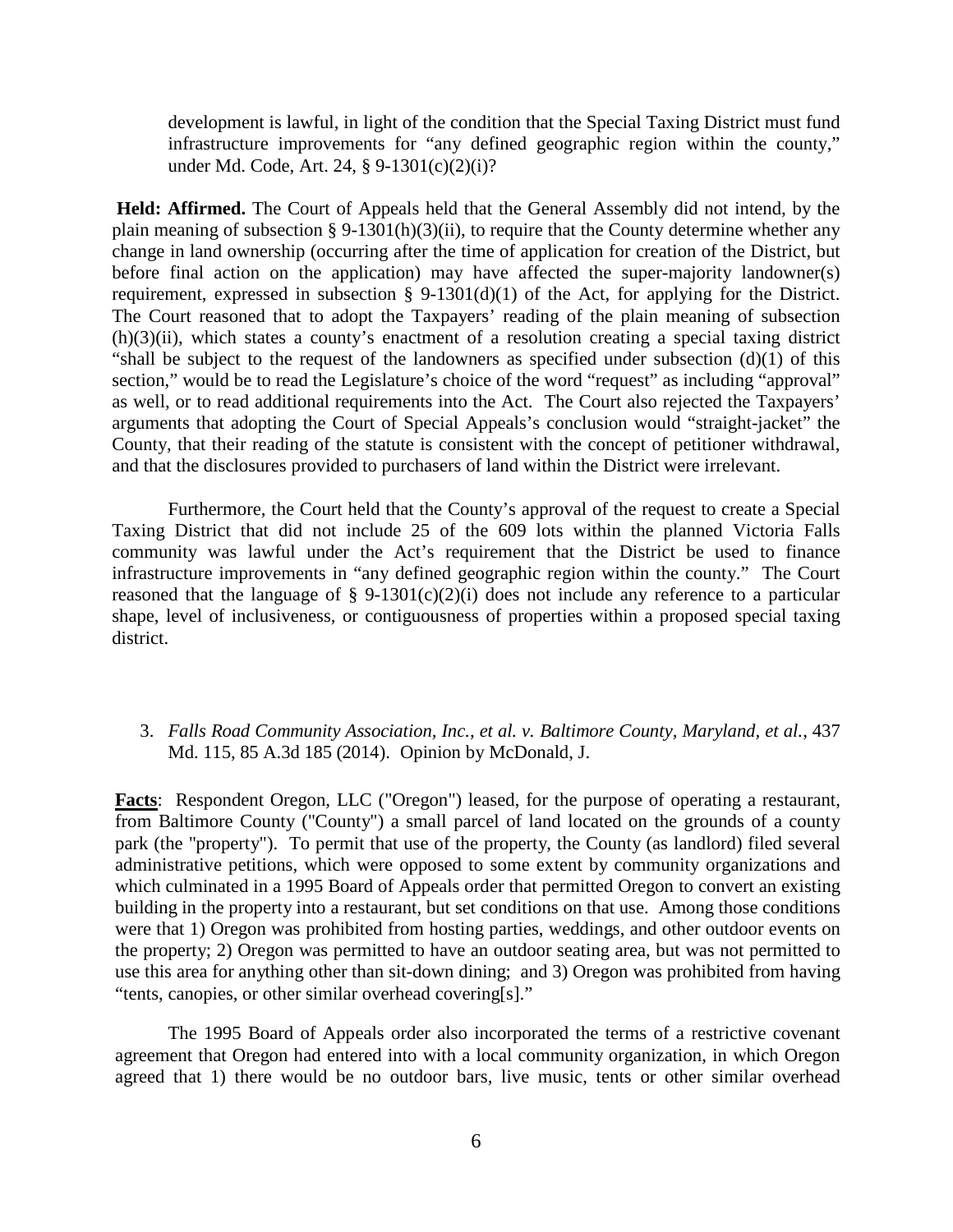coverings in the outdoor dining area, and that 2) the parking area at the restaurant would remain a non-paved surface.

In addition, Oregon and the County executed a Supplemental Lease Agreement that included Oregon's promise to comply with the 1994 administrative order as well as restrictions contained in the covenant with the local community organization.

In 2002, Oregon initiated an administrative proceeding to modify the 1995 Board of Appeals order. The resulting 2004 Board of Appeals order, however, denied Oregon's petition to permit paving of the parking lot and to allow outdoor tented events on the property.

In August 2008, the Falls Road Community Association filed a complaint in the Circuit Court for Baltimore County against the County and Oregon when it discovered that the entire parking lot had been paved, that the lot contained additional parking spaces, and that objects it described as "canopies" appeared on the outdoor dining area. (Testimony at trial established that the County parks department had ordered Oregon to pave the parking lot when the County received allegedly complaints that the lot was not compliant with the Americans with Disabilities Act ("ADA").) The first three counts of the complaint asked the court to issue writs of mandamus ordering the County to enforce limitations on the paved surface area of the parking lot, the number and location of parking spaces, and the use of the property for outdoor events. The complaint identified the basis for such enforcement action as the 1995 and 2004 orders of the Board of Appeals, the Supplemental Lease Agreement, and the County Charter, County Code and zoning regulations, including the impervious surface limitation.

The fourth and final count of the complaint was brought under the Maryland Uniform Declaratory Judgments Act § 3-401 and included a list of five desired declarations, one request for injunctive relief, and a general prayer for "other" relief. In that count, the Community Association asked the court to conclude that the ADA did not require paving of the entire paving lot and that Oregon had violated the orders, the lease agreement, and the impervious surface limitation in the County zoning regulation. The fourth count asked the court also to require Oregon to remove all paving from the parking area of the property that was not required to be paved under the ADA.

The Circuit Court awarded summary judgment in favor of Oregon and the County as to the mandamus counts of the complaint, holding that mandamus relief was not available to direct the County to enforce the orders of the Board of Appeals. The Court denied summary judgment as to the fourth count, finding that the claims for declaratory relief depended on the resolution of certain disputed facts.

In September 2010, the Circuit Court conducted a bench trial. At the conclusion of the trial, the Court indicated that the Community Association may have failed to exhaust its administrative remedies, but addressed nevertheless the merits of the claims for declaratory relief. It concluded that the objects on the patio were "very large umbrellas," rather than canopies, and that the paving of the entire parking lot did not violate the impervious surface limitation. It also found that the paving of the lot and the addition of parking spaces violated the orders of the Board of Appeals, concluding that the paving of the entire parking lot was not required by the ADA.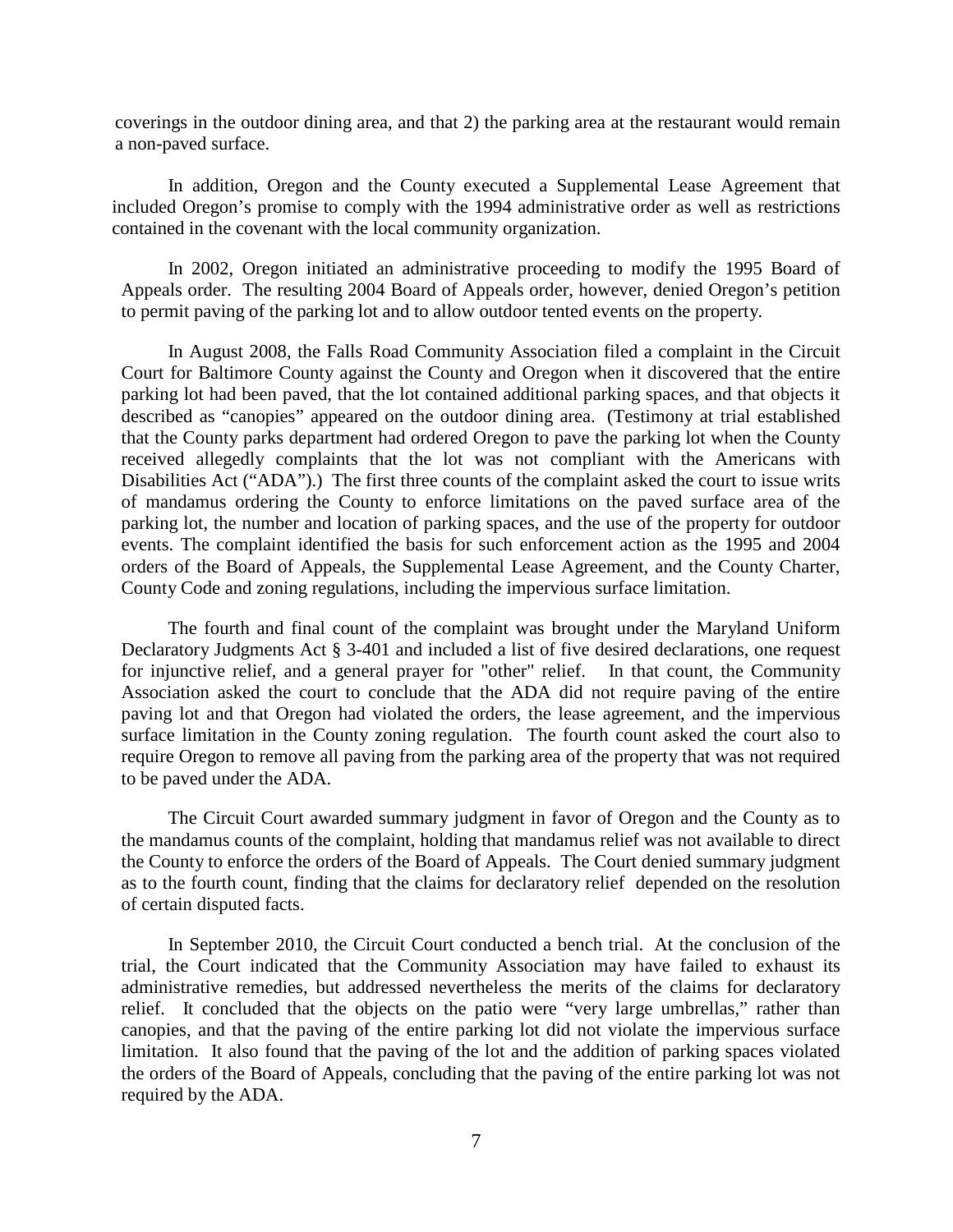The trial court ruled nonetheless in favor of Oregon and the County, concluding that declaratory relief could not be granted because a declaratory judgment would not terminate the uncertainty or controversy giving rise to the action. It also concluded that it lacked the authority to issue an injunction directing Oregon or the County to "tear up the parking lot" as part of a declaratory judgment proceeding. The court noted that the complaint requested that Oregon, not the County, be ordered to remove paving from the parking lot and questioned whether a request for injunctive relief could properly be part of a declaratory judgment count. The Community Association appealed.

The Court of Special Appeals affirmed the judgments of the Circuit Court, holding that the Community Association was required to exhaust administrative remedies before seeking relief in court. It went on to address the appropriateness of mandamus and declaratory relief. The Court of Special Appeals held that a writ of mandamus may lie to compel the County to enforce the orders of the Board of Appeals because the County Code and County Charter imposed a non- discretionary duty on County officials to enforce the orders. It agreed with the Circuit Court that a declaratory judgment would not resolve the controversy and further held that the Community Association had not pled adequately or proven a claim for injunctive relief ancillary to a declaratory judgment. The Court of Appeals issued a writ of certiorari to consider the holdings on mandamus, declaratory relief and exhaustion of administrative remedies.

**Held**: Affirmed in part; reversed in part. The Court held that the Community Association was not required to pursue an administrative remedy prior to seeking either mandamus or declaratory relief to enforce the Board of Appeals orders, which were themselves final administrative orders.

(1) The Court held that the Circuit Court correctly decided that a writ of mandamus was not available to compel the County to take actions desired by the Community Association. The Court explained that the writ of mandamus is ordinarily not available where the decision to be reviewed is discretionary or depends on personal judgment, and concluded that enforcement of zoning violations at issue was a discretionary act.

(2) The Court held that the Circuit Court has authority to issue a declaratory judgment in the circumstances of the case. It explained that the issuance of a declaratory judgment does not depend on the specificity of a party's request for ancillary relief to enforce the declarations.

## 4. *Montgomery County v. Soleimanzadeh*, 436 Md. 377, 82 A.3d 187 (2013). Opinion by Harrell, J.; Dissent by McDonald, J., joined by Adkins, J.

**Facts:** Because the proceedings were identical in the Circuit Court in these cases, we review in detail only the facts presented in No. 25 below and, to avoid repetition, simply note that the proceedings in the Circuit Court were identical or parallel for No. 27. Moreover, this Court answered in a consolidated opinion the questions presented.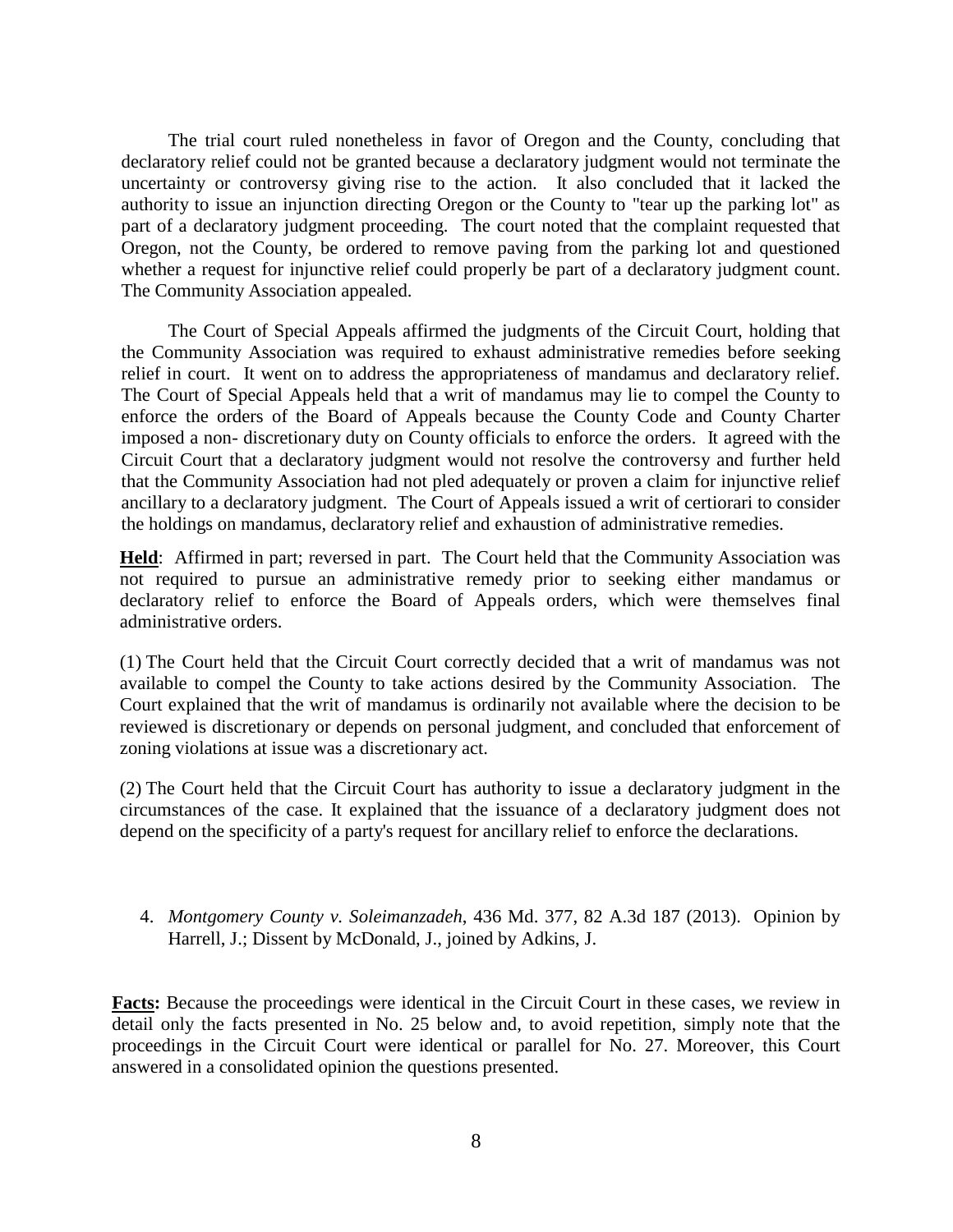In 2007, the County took a portion of the subject properties owned by the Respondents, pursuant to "quick take" eminent domain actions. After the parties were unable to agree upon the value to be paid for either of the takings, the County filed Complaints for Condemnation in the Circuit Court for Montgomery County. After the Soleimanzadehs refused to file any responses to the County's discovery requests, the County filed a Motion to Compel and/or for Sanctions. The Circuit Court granted the unopposed motions, entering an order in each case that directed the Soleimanzadehs to file responses to the requested discovery within ten days of the entry of the order. The orders directed further that, if the Soleimanzadehs did not do so within the ten days, they "shall not be permitted to introduce any evidence in support of their claims for just compensation and damages." The Soleimanzadehs failed to file any responses and, accordingly, the sanctions would become self-executing had the matters come to trial.

On 26 April 2010, the scheduled date of trial, the County filed a Motion for Summary Judgment or, in the Alternative, for Judgment by Default, on the issue of just compensation and damages on the grounds that the Soleimanzadehs were unable to present any evidence of value of the taken property greater than the appraisal value proposed by the County in each case. The Circuit Court granted the motions, entering Orders condemning the properties and awarding the Soleimanzadehs the amounts proffered by the County's expert witness in an affidavit filed with the County's motions, as just compensation for the takings of the real properties.

The Soleimanzadehs appealed to the Court of Special Appeals the grant of the County's motions for summary judgment. Notably, the Soleimanzadehs did not challenge in their appeals the Circuit Court's imposition of discovery sanctions. In No. 25, the Court of Special Appeals, in a reported opinion, *Soleimanzadeh v. Montgomery County*, 208 Md. App. 107, 56 A.3d 349 (2012), reversed the Circuit Court's grant of summary judgment, holding that "the summary judgment rule, Rule 2-501, does not apply in [condemnation proceedings] to the issue of just compensation, because a landowner cannot be deprived of the constitutional right to have a jury award just compensation." *Id.*, 208 Md. at 134, 56 A.3d at 365. In No. 27, the Court of Special Appeals, in an unreported opinion, reversed the Circuit Court's grant of summary judgment, adopting the reasoning of *Soleimanzadeh v. Montgomery County*, 208 Md. App. 107, 56 A.3d 349 (2012).

The County petitioned us for writs of certiorari and we granted the petitions to consider the following questions:

(1) Where there is no genuine dispute of material fact as to the valuation of a property taken in an eminent domain proceeding, may the trial court enter judgment pursuant to MD Rule 2-501 in favor of the condemnor as a matter of law?

(2) Does a condemnee have a constitutionally protected right to have a jury determine just compensation even when sanctions against the condemnee prohibit the condemnee from introducing evidence in support of a claim for just compensation and the condemnee fails to show the existence of a dispute of material fact as to the compensation to be awarded?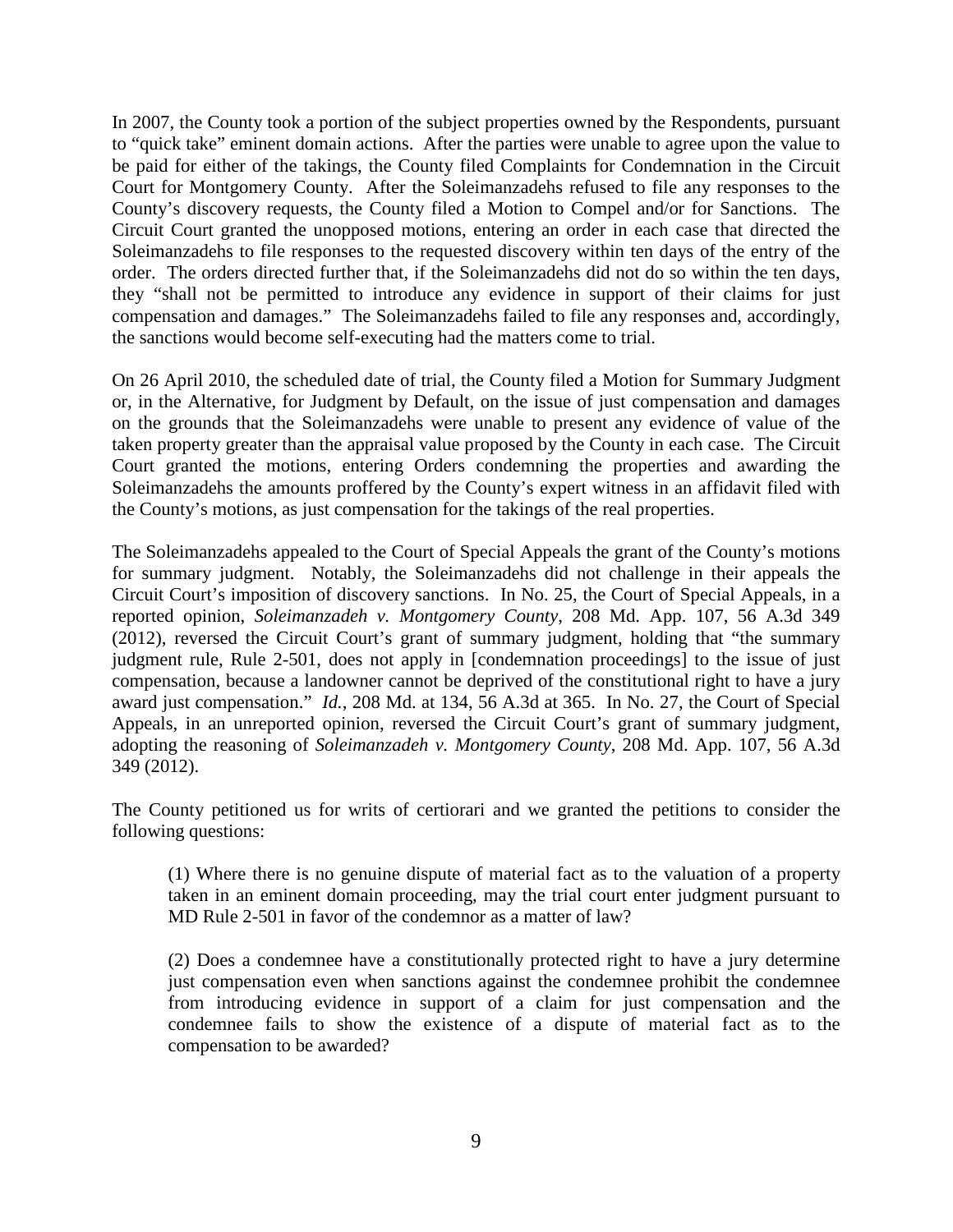(3) Does a condemnee have a burden to produce evidence when it disputes a condemnor's estimate of fair market value?

(4) Did the award of summary judgment in favor of the condemnor impair the condemnees' right to a jury trial?

(5) Can the right to a jury trial in an eminent domain proceeding be waived by the landowner's failure to follow clearly proscribed rules?

**Held:** Reversed. The Court determined first that the Circuit Court was permitted to grant summary judgment on the issue of just compensation in a condemnation proceeding. Although condemnation actions are special proceedings that lack the characteristics of ordinary trials, the Court found that, as a practical matter, the condemnee must bear the burden to produce some admissible information demonstrating his theory of the value of the property. Otherwise, with all other issues decided (as was the case here), the jury had no triable issue to decide and the right to jury consideration was foregone. This conclusion does not violate any right provided in the state Constitution or the Rules. Article III, § 40 and Rule 12-207(a) provide that the condemnee have the *opportunity* to present evidence before a jury on the issue of just compensation in eminent domain proceedings. Therefore, the Court concluded that the general rules of civil procedure apply still and summary judgment is available in condemnation proceedings on the issue of just compensation where no genuine question or triable issue of value is generated for submission to a jury.

Next, the Court addressed whether summary judgment was appropriate in this case. The Court of Special Appeals found that, even though the Soleimanzadehs were precluded from introducing affirmative evidence, they might have been able to establish a value greater than the amount proffered by the County's expert witness through cross-examination of the County's appraiser or through the jury view of the property. This Court disagreed. With regard to the Soleimanzadehs cross-examining the County's expert witness, this Court doubted its efficacy at producing affirmative evidence of a higher value, even if it is capable of exposing doubts as to whether the County's valuation is just. Moreover, the jury view is not required in all cases. Because this case was a quick take case with a long time period between the condemnation and trial, the Court found a jury view was not required in this case. As such, the usual opportunity for a view was not an additional opportunity to develop material facts that would have established a triable dispute as to just compensation in these cases.

Because the jury was not required to view the properties in these cases and the landowners were precluded from presenting any evidence on value, no evidence existed upon which the jury could base an amount of damages that was greater than the amounts reflected in the appraisals by the County's expert. Thus, the Court concluded that the Circuit Court's exclusion of any evidence from the landowners regarding their view of just compensation, which was necessary to their claims being triable, rendered the granting of summary judgment a logical and necessary consequence. Accordingly, the Court reversed the Court of Special Appeals's judgments in both cases and remanded the cases with directions that the Circuit Court's grants of summary judgment be affirmed.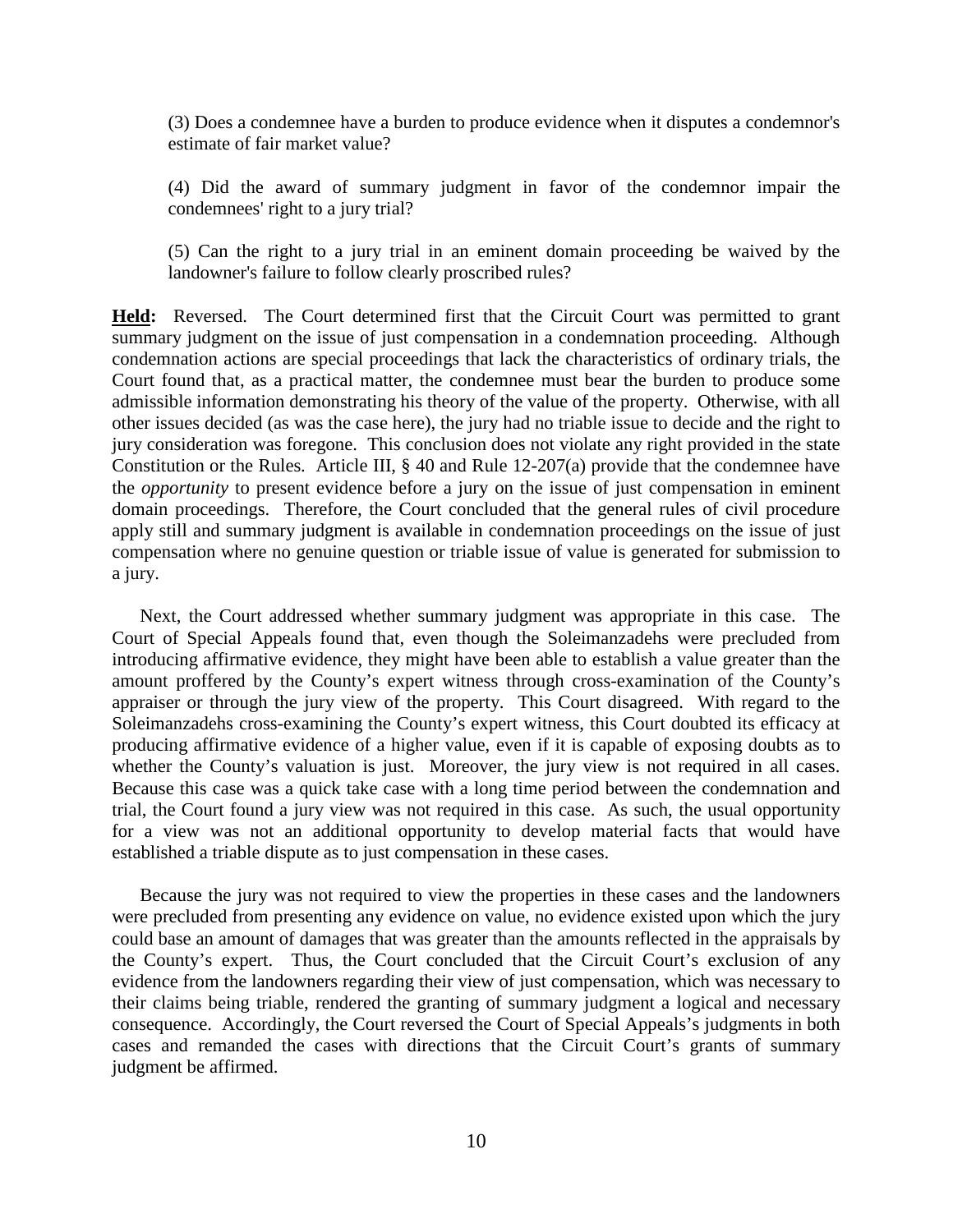5. *Montgomery County, Maryland v. John Distel*, 436 Md. 226, 81 A.3d 397 (2013). Opinion by Watts, J. Dissenting opinion by Harrell, J.

**Facts**: Montgomery County, Maryland ("the County"), Petitioner, is a self-insured entity approved by the Motor Vehicle Administration ("the MVA"), that agreed to provide coverage for the minimum mandatory limits for: (1) bodily injury liability; (2) uninsured motorist claims; and (3) property damage liability. The County submitted to the MVA a signed Guarantee ("the Guarantee"), which provided, in relevant part: "This guarantee is limited to payment of valid claims arising from motor vehicle accidents resulting from use or operation of covered vehicles by persons authorized to use such vehicles and occurring within the scope of such authorization. Where the use of a County vehicle is prohibited by any applicable vehicle-use policy, coverage is excluded under this Guarantee for damage of any kind."

The County and the Fraternal Order of Police, Montgomery County Lodge 35, Inc., had a Collective Bargaining Agreement ("the CBA") in effect during 2008. Article 35 of the CBA, entitled "Vehicles" set forth policies and regulations concerning personal patrol vehicles ("PPVs"). One such regulation provided: "PPVs will not be operated within four (4) hours after the officer has ingested any amount of alcohol."

On 9 May 2008, Officer John Distel, Respondent, was operating a PPV, while off-duty, and was involved in a single-vehicle collision, damaging the PPV. At the time of the collision, Respondent was under the influence of alcohol. As a result of the collision, the County had to pay a total of \$8,797.05 to repair the PPV. Shortly after the collision, Respondent filed a grievance against the County, seeking a determination that the CBA precluded the County from obtaining damages against him for the cost of repairs to the PPV. The grievance arbitrator decided that the matter needed to be resolved through a civil action rather than an administrative one.

Accordingly, the County filed in the District Court of Maryland, sitting in Montgomery County, a complaint against Respondent seeking to recover the costs of repairs to the PPV. Following a one-day trial, the district court ruled that the County, as a self-insurer, was entitled to relief and could recover damages against Respondent based on the "exclusion/restriction" of coverage in the Guarantee. Respondent noted an appeal to the Circuit Court for Montgomery County. After a hearing, the Circuit Court reversed the judgment of the District Court and entered judgment in favor of Respondent.

The County filed a Petition for Writ of Certiorari, which the Court of Appeals granted.

**Held**: Affirmed. The Court of Appeals held that the exclusion–purportedly permitting the County to disclaim or exclude coverage where an employee causes a motor vehicle collision while under the influence of alcohol–is not enforceable because it: (1) was not included effectively in the Guarantee; (2) violates Maryland's compulsory motor vehicle insurance scheme by reducing benefits below minimum levels set by statute; (3) is not authorized expressly by the General Assembly; and (4) violates public policy.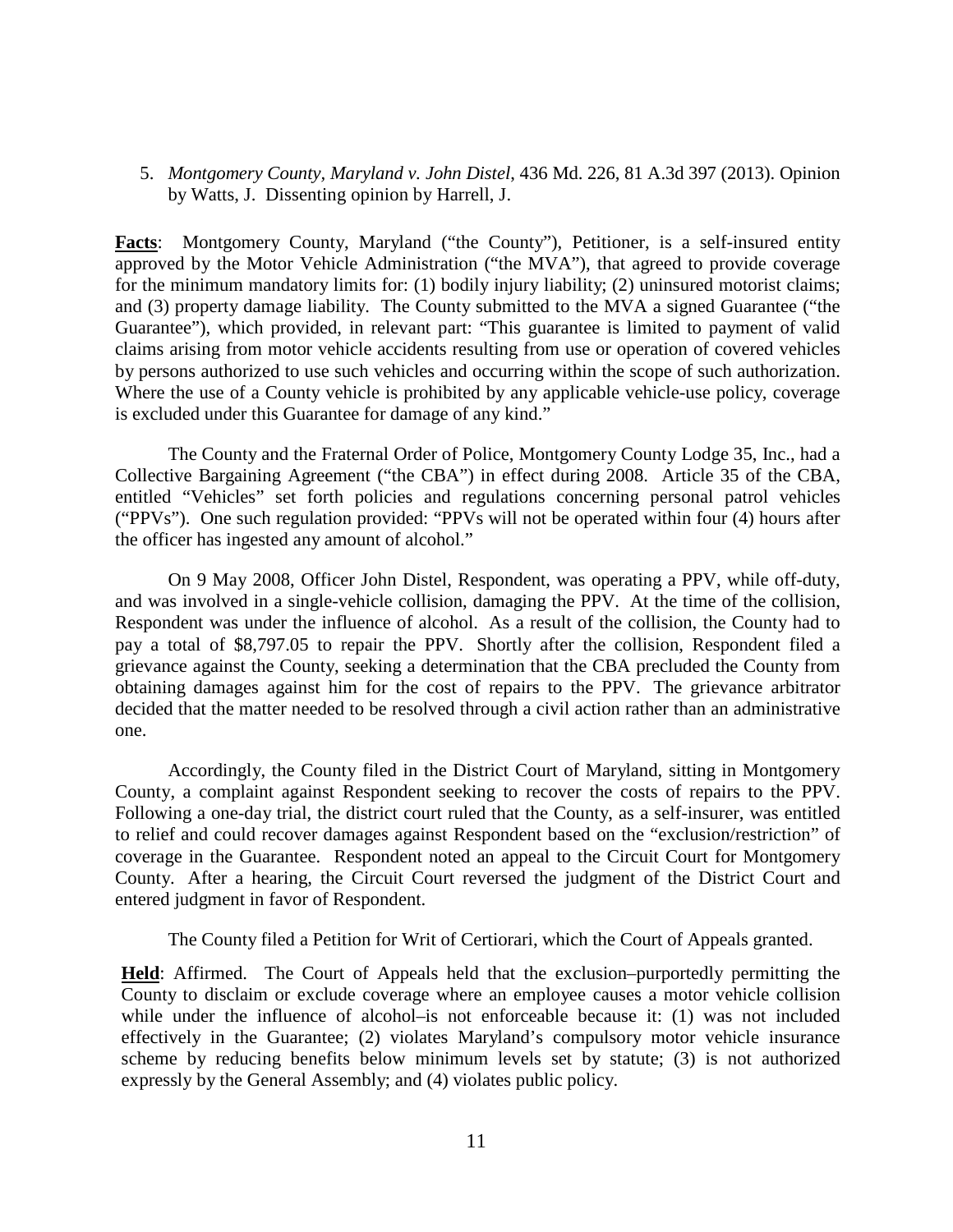The Court of Appeals determined that the County failed effectively to include the alcohol exclusion in the Guarantee. On their face and by their plain language, the County's selfinsurance application and Guarantee contained nothing that purported to exclude coverage of an authorized individual who operated an insured vehicle after consuming alcohol or while under the influence of alcohol. The language "any applicable vehicle-use policy" included in the Guarantee was overly broad, and failed to identify with specificity the applicable vehicle use policies or where the vehicle use policies being referenced were located. In particular, neither the Guarantee nor the self-insurance application referenced or identified the CBA, Article 35 of the CBA, or the regulation prohibiting driving within four hours of consuming alcohol as the vehicle use policy pertaining to police officers. Nothing in the CBA was termed a "vehicle- use policy."

The Court held that the exclusion in the Guarantee violated Maryland's compulsory motor vehicle insurance scheme by reducing insurance coverage below the mandatory minimums (and, in fact, eliminating coverage) in the absence of express approval by the General Assembly. Nothing within the applicable titles of the Maryland Code indicated an intent on the part of the General Assembly to permit insurers to deny or disclaim insurance coverage to otherwise insured individuals based on their blood-alcohol concentration level at the time of a collision.

The Court held also that the exclusion in the Guarantee violated public policy by conflicting with Maryland's compulsory motor vehicle insurance scheme and by undermining the spirit and purpose of the insurance scheme, namely, to provide third parties a source of funds from which to obtain compensation for injuries.

The Court determined that the clause in the Guarantee is an "exclusion," rather than an omnibus clause or permissive use clause, because the clause does not extend coverage to third parties, or otherwise evince an intent to extend coverage or to provide added protection for third parties, and does not purport to limit coverage to claims arising when a third party operated a vehicle within the "scope" of permission granted or authorized.

6. *Brittany Ellis v. Housing Authority of Baltimore City*, 436 Md. 331, 82 A.3d 161 (2013); *Tyairra Johnson v. Housing Authority of Baltimore City*, 436 Md. 331 (2013). Opinion by Watts, J. Concurring opinion by Battaglia, J., joined by Adkins, J.

**Facts**: Brittany Ellis ("Ellis") and Tyairra Johnson ("Johnson") (together, "Appellants"), separately sued the Housing Authority for Baltimore City ("HABC"), Appellee, in the Circuit Court for Baltimore City ("the Circuit Court") for causes of action arising out of Appellants' alleged exposure to lead paint in properties that HABC owned and operated. Discovery revealed the following facts.

From birth until she was at least four-years-old, Ellis lived in properties that HABC owned and operated. When Ellis was three-years-old, a pediatric center tested Ellis's blood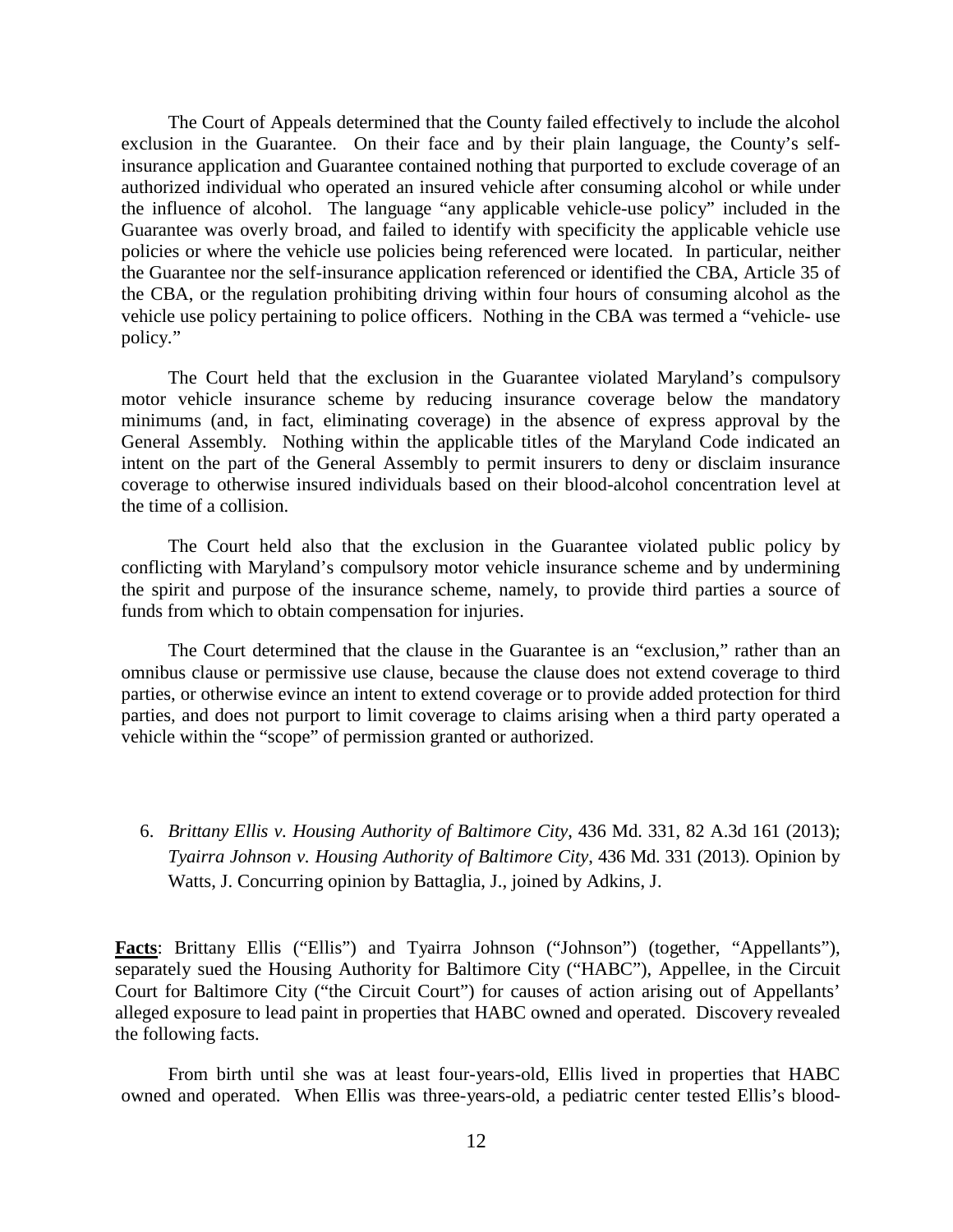lead level and reported 14 micrograms per deciliter ( $\mu$ g/dL). An HABC document stated only that HABC had received the results of Ellis's blood-lead level test. Nothing in Ellis's mother's "tenant folder" indicated that Ellis's mother complained of or expressed concern about the presence of lead paint in any of the premises occupied by Ellis.

From birth until she was at least six-years-old, Johnson spent several hours each day in properties that HABC owned and operated. When Johnson was approximately three-years-old, Johnson's mother saw Johnson putting paint chips in her mouth. Johnson's mother complained to an HABC housing manager and threatened to sue HABC if it did not fix the chipping paint. Until Johnson was ten-years-old, no one from any health clinic informed Johnson's mother that Johnson had any lead in her blood.

In both cases, HABC moved for summary judgment, which the Circuit Court granted, concluding that: (1) Appellants did not comply substantially with the notice requirement of the Local Government Tort Claims Act ("the LGTCA"), Md. Code Ann., Cts. & Jud. Proc. Art. (1987, 2013 Repl. Vol.) § 5-301 et seq.; and (2) Appellants did not show good cause for their failure to comply with the LGTCA notice requirement. Appellants noted appeals. While the appeals were pending in the Court of Special Appeals, the Court of Appeals granted certiorari on its initiative.

**Held**: Affirmed. The Court of Appeals held that the Circuit Court concluded properly that Appellants did not comply substantially with the LGTCA notice requirement. Neither Ellis nor Johnson apprised HABC of its possible liability. The record did not indicate that, before Ellis sued HABC, she or her mother ever contacted HABC about deteriorated paint conditions in any property, or that Ellis or her mother ever alleged that property owned or operated by HABC was the cause or source of Ellis's injury (i.e., Ellis's elevated blood-lead level). Although, before Johnson sued HABC, Johnson's mother orally complained allegedly to an HABC housing manager about chipping paint and threatened to sue HABC if it did not fix the chipping paint (1) Johnson's mother advised essentially that the threatened action against HABC would be a landlord-tenant action (in which Johnson's mother sought that HABC fix the chipping paint), not a lead paint action (in which Johnson sought damages for her alleged injury resulting from exposure to lead paint); and (2) Johnson's mother did not learn of Johnson's injury (i.e., Johnson's elevated blood-lead level) until approximately six or seven years after her oral complaint; thus, at the time of Johnson's mother's alleged oral complaint, it was not possible for Johnson's mother to give notice of an injury allegedly caused by HABC.

Additionally, the Court of Appeals held that the Circuit Court did not abuse its discretion in concluding that Appellants failed to show good cause for their failure to comply with the LGTCA notice requirement. Neither Ellis nor Johnson prosecuted her claim with the degree of diligence that an ordinarily prudent person would have exercised under the same or similar circumstances, as no one in Ellis's family or Johnson's family took any action regarding the potential claims until at least eleven years after Appellants' mothers learned that Appellants had elevated blood-lead levels.

Furthermore, the Court of Appeals held that, as applied to a minor plaintiff in a lead paint action against HABC, the LGTCA notice requirement does not violate Article 19 of the Maryland Declaration of Rights, as the lead paint action arises out of a governmental–as opposed to proprietary–activity (i.e., HABC's operation of public housing). HABC's operation of public housing is a governmental activity because: (1) according to statute, HABC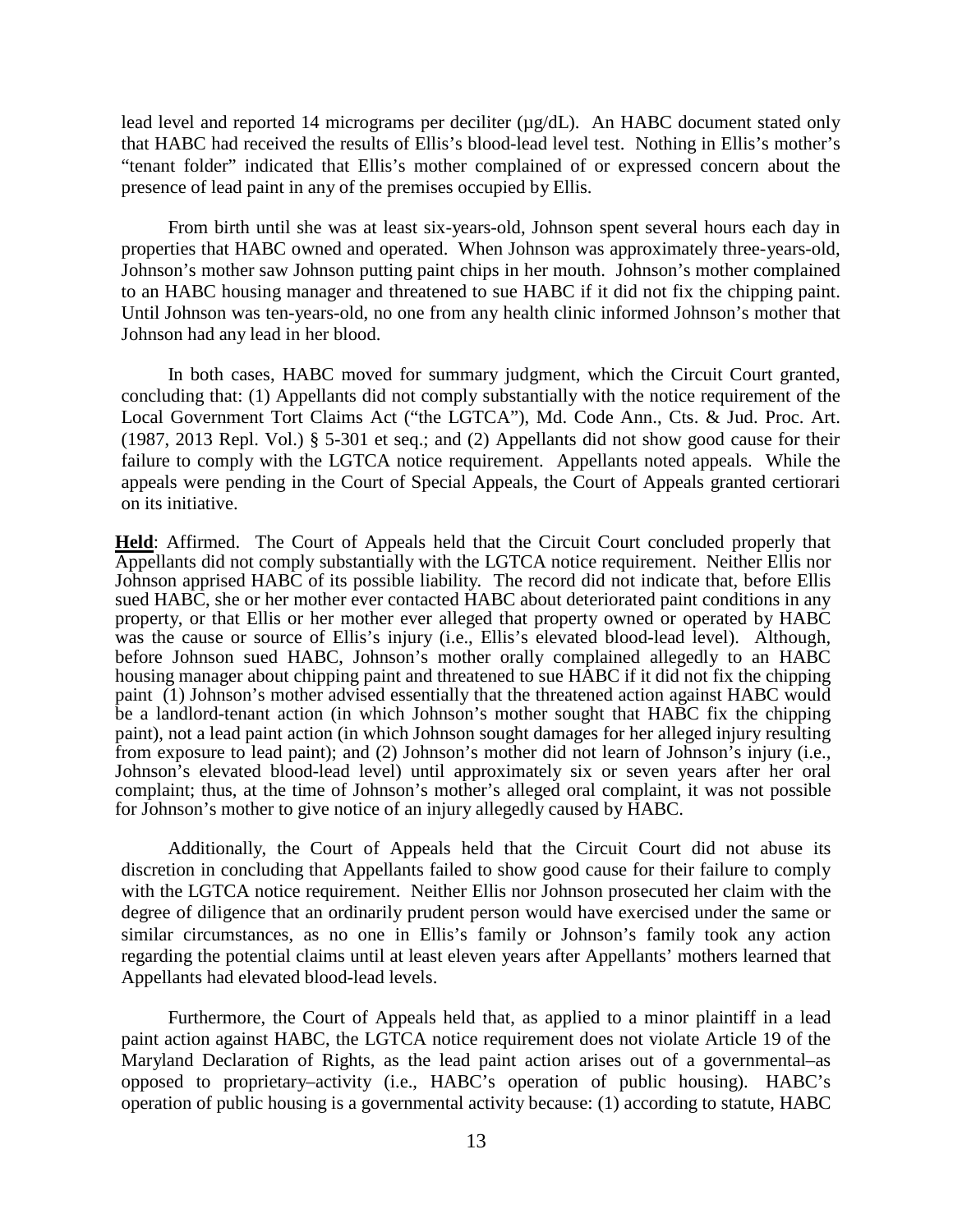exercises public and essential governmental functions; (2) HABC's operation of public housing is sanctioned by legislative authority; (3) HABC's operation of public housing tends to benefit the public health and promote the welfare of the whole public; and (4) HABC's operation of public housing does not cause profit nor does any emolument to inure to HABC.

7. *Roguell Blue v. Prince George's County, Md.*, No. 434 Md. 681, 76 A.3d 1129 (2013). Opinion by McDonald, J. Dissenting opinion by Greene, J., joined by Bell, C.J. (ret.) and Adkins, J.

**Facts**: On 17 June 2008, Roguell Blue was working as the head of security for Irving's Nightclub, a strip club in Capitol Heights, Maryland. Blue's employer required that he carry a handgun. During the evening of 17 June 2008, Blue came to believe there was illicit sexual activity taking place outside the club in a car in the nightclub's parking lot. Blue confronted the individuals involved, ordered a man out of the car, and attempted to pat the man down for weapons. The man ran from the scene.

Police officers from the Prince George's County Police Department arrived on the scene shortly thereafter as a result of a report that shots had been fired. Upon arrival, the officers learned that Blue was carrying a handgun. The officers asked Blue to produce a valid permit for the handgun. Blue handed the officers a copy of Maryland Code, Criminal Law Article ("CR") §4-203, and informed them that the club owner had given him permission to possess a handgun on the premises. Blue was arrested and charged with "wearing, carrying, or transporting a handgun in public" in violation of  $CR \$ §4-203(a)(1). Those charges were later disposed of with the State's entry of a nolle prosequi.

On 14 September 2009, Blue filed a lawsuit in the Circuit Court for Prince George's County against the County and three of the police officers involved in his arrest. Blue alleged a violation of Article 24 of the Maryland Declaration of Rights, false arrest and imprisonment, and malicious prosecution. At trial, Blue asserted that he was legally permitted to carry the handgun under the "supervisory employee" exception of §4-203(b)(7), and that the officers did not have probable cause to arrest him. The trial court granted the defendants' motion for judgment on the malicious prosecution claim. The jury found in favor of Blue on his State constitutional claim and on the false arrest and imprisonment claim. He was awarded \$106,100 in damages. Both Blue and the defendants appealed.

The Court of Special Appeals upheld the dismissal of the malicious prosecution claim, but reversed the judgment based on the jury verdict. The intermediate appellate court reasoned that, because Blue had been carrying his handgun in the parking lot of the club and not "within the confines of the business establishment," which it construed to mean the interior of the building, the officers had probable cause to arrest him. This precluded a finding in Blue's favor on his constitutional and false arrest and imprisonment claims. Blue subsequently filed a petition for writ of certiorari in the Court of Appeals, which was granted.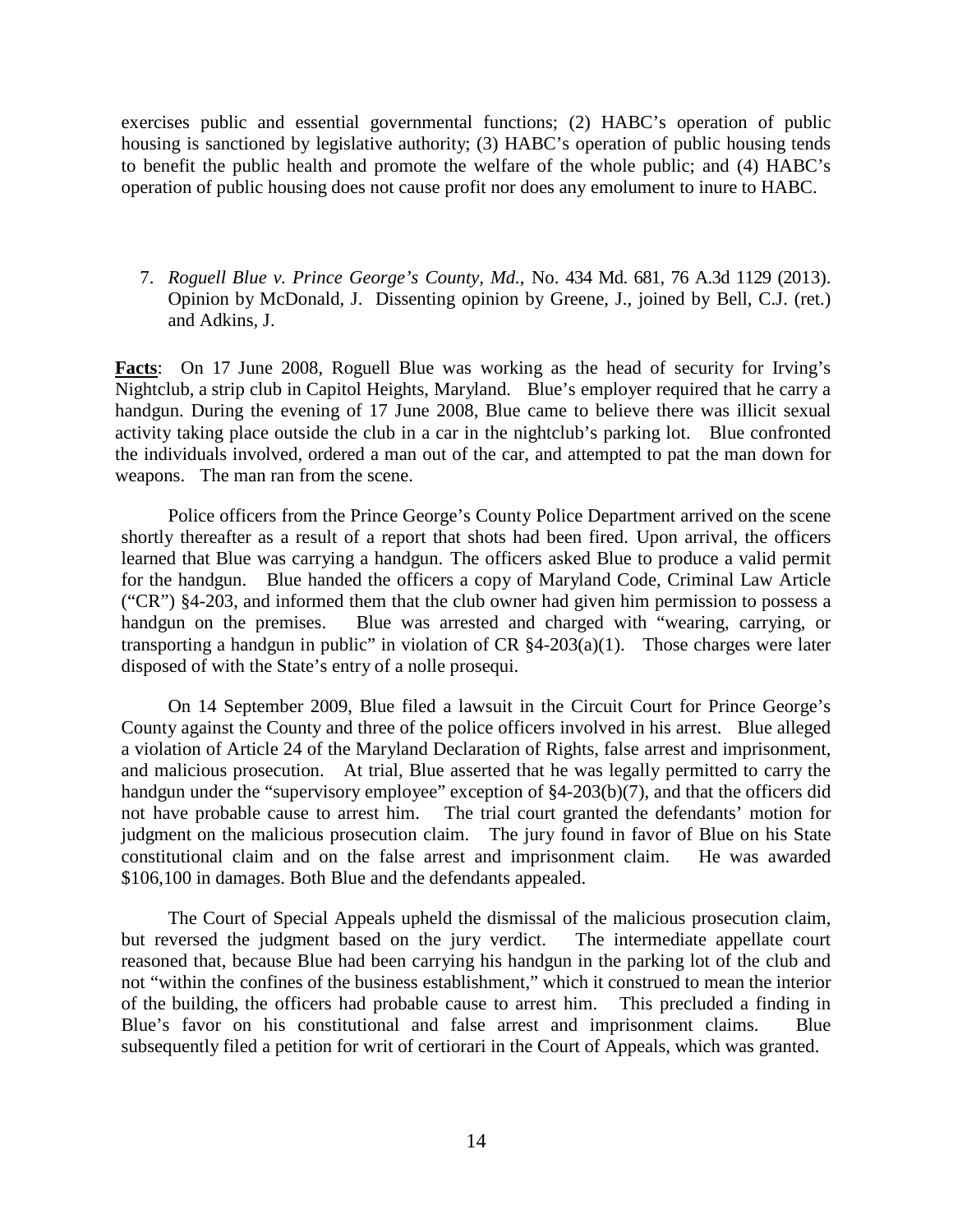**Held**: Affirmed. Under Maryland law, an individual may not "wear, carry, or transport a handgun, whether concealed or open, on or about the person[.]" CR  $§4-203(a)(1)(i)$ . There are numerous exceptions to this prohibition. One such exception can be found in CR §4- 203(b)(7), which permits "supervisory employees" to wear, carry, or transport a handgun "(i) in the course of employment; (ii) within the confines of the business establishment in which the supervisory employee is employed; and (iii) when so authorized by the owner or manager of the business establishment[.]" At issue was whether CR §4-203(b)(7) authorized Blue to carry a handgun without a permit on the parking lot of Irving's Nightclub.

The Court found that the statute does not provide a specific definition for the phrase "within the confines of the business establishment." Common dictionary definitions provide some direction. "Within" and "confines" are defined respectively as "in or into the interior" and "something (as borders or walls) that encloses." "Business" is defined as "a commercial or sometimes an industrial enterprise" and an "establishment" is defined as "a place of business or residence with its furnishings and staff." Finally, the statutory exception identifies the business establishment as the one "in which the supervisory employee is employed" – again placing the emphasis on interior space. CR  $§4-203(b)(7)(ii)$ . "Within the confines of the placing the emphasis on interior space. CR  $§4-203(b)(7)(ii)$ . business establishment" describes the interior space of the commercial enterprise, where one may find its furnishings and staff, enclosed by walls or other such similar bounds.

The Court also reviewed the legislative history of CR §4-203(b)(7). In 1972, the Governor submitted emergency legislation to the Legislature to curb the "widespread carrying of handguns on the streets and in vehicles by persons who have no legitimate reason to carry them." The Legislature added a proviso to the handgun law that allowed an owner or lessor of a property to carry a handgun without a permit on owned or leased real estate. The legislative history indicates that the purpose of allowing individuals to carry firearms without a permit "within the confines" of a business establishment was to protect the business against robberies, or for self defense. The owner's ability to endow others with the right to carry a handgun without a permit was limited to the "supervisory employees" of a business and restricted to the "confines of the business establishment," but not real estate generally.

The Court held that the supervisory employee exception should not be construed in a way that would defeat the purpose of the prohibition in the law. It was not meant to confer on a business the power to deputize a private citizen who lacks a handgun permit as a law enforcement officer.

# 8. *Litz v. Md. Dept. of Environment*, 434 Md. 623, 76 A3d 1076 (2013). Opinion by Greene, J.

**Facts**: In approximately 1948, Litz's parents purchased the Litz Property outside of Goldsboro, Maryland. Litz's parents constructed a dam on the property in the mid-1950s to form a lake ("Lake Bonnie"), which receives its water primarily from two local streams, the Oldtown Branch and the Broadway Branch, and discharges a constant overflow of water directly into the Choptank River. In the 1960s, Litz's parents opened a public campsite business known as the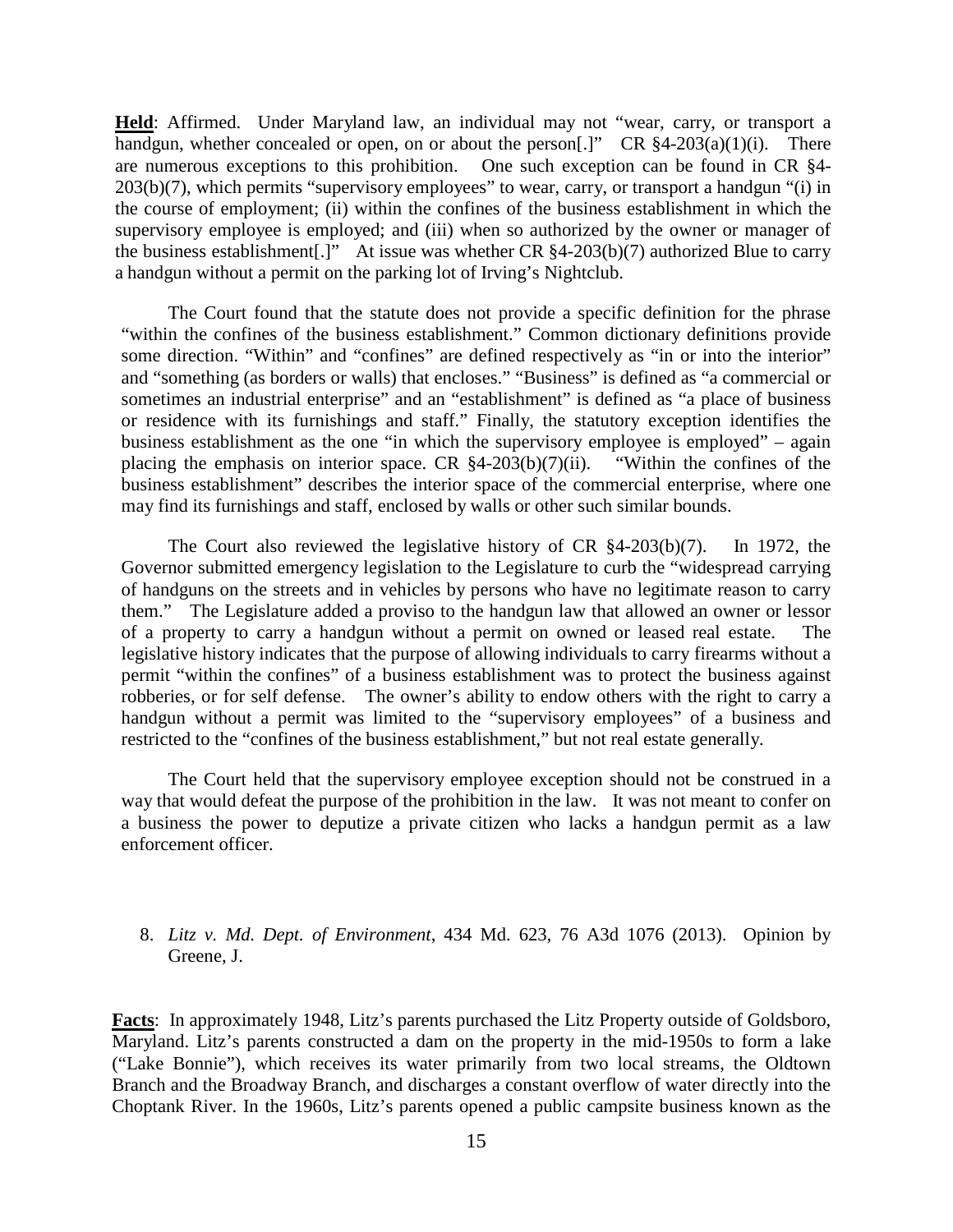Lake Bonnie Campsites, which turned a profit for Litz's parents for many years. Litz inherited the Property and Campsite in 2001.

Goldsboro does not have a public water or sewer system, relying instead on individual private wells and septic systems. Over time, the private septic systems in the Town contaminated the ground and surface water, which, in turn, contaminated Oldtown Branch and Broadway Branch, which, in turn, contaminated Lake Bonnie. Litz was notified of the lake's contamination on 12 June 1996, and was informed that the pollution was "a health threat for water contact recreation in the lake." The campsite was closed. Two months later, representatives from the Maryland Department of the Environment and the Town signed a Consent Order imposing facially mandatory obligations on Goldsboro to correct the pollution problem. No material terms of the Consent Order were followed. Because the loss of income generated by the Campsites due to the pollution of Lake Bonnie, Litz lost the Property to foreclosure in 2010.

Litz filed a Complaint against the Town, County, and State, alleging causes of action for, among other things, nuisance, negligence, trespass, and inverse condemnation. The trial court dismissed all causes of action for various reasons. The intermediate appellate court affirmed the trial court's judgment on the more limited grounds that all claims were barred by the statute of limitations. The Court of Appeals granted Litz's petition for a writ of certiorari.

**Held**: Affirmed in part and reversed in part. Counts for permanent nuisance, negligence, trespass, and inverse condemnation are subject to the statute of limitations articulated in Section 5-101 of the Courts and Judicial Proceedings Article of the Maryland Code, which requires that a claim must be filed within three years from the date the action accrues. In determining when the actions accrue, Maryland courts apply the discovery rule, which tolls the accrual of an action until the plaintiff knows or should have known of the injury giving rise to his or her claim.

The distinction between a temporary and a permanent nuisance is relevant to the application of the statute of limitations to a nuisance claim. A cause of action for permanent nuisance must be brought within three years of the nuisance becoming stabilized; however, for a temporary nuisance, successive actions may be brought each time a plaintiff's land is invaded because "every repetition of the wrong creates further liability and . . . a new cause of action." *Jones v. Speed*, 320 Md. 249, 260 n.4, 577 A.2d 64, 69 n.4 (1990). Whether a nuisance is permanent or temporary depends on the likelihood of abatement. Here, the Town of Goldsboro entered into a Consent Order in 1996 to remedy the pollution problem. Since that time, no material terms of the Consent Order were followed. Thus, it is unlikely that the nuisance would be abated. No reasonable trier of fact could conclude that Litz alleged anything less than a permanent nuisance, which, under the circumstances, was time-barred.

The viability of Litz's causes of action for negligence and trespass hinge on whether the statute of limitations was tolled by the "continuing harm" doctrine. The statute of limitations may be tolled for "continuing unlawful acts," but is not tolled for the continuing effects of a single act occurring earlier in time. Although an action for a continuing tort may not be timebarred, damages are limited to the harm occurring within the three years prior to filing the cause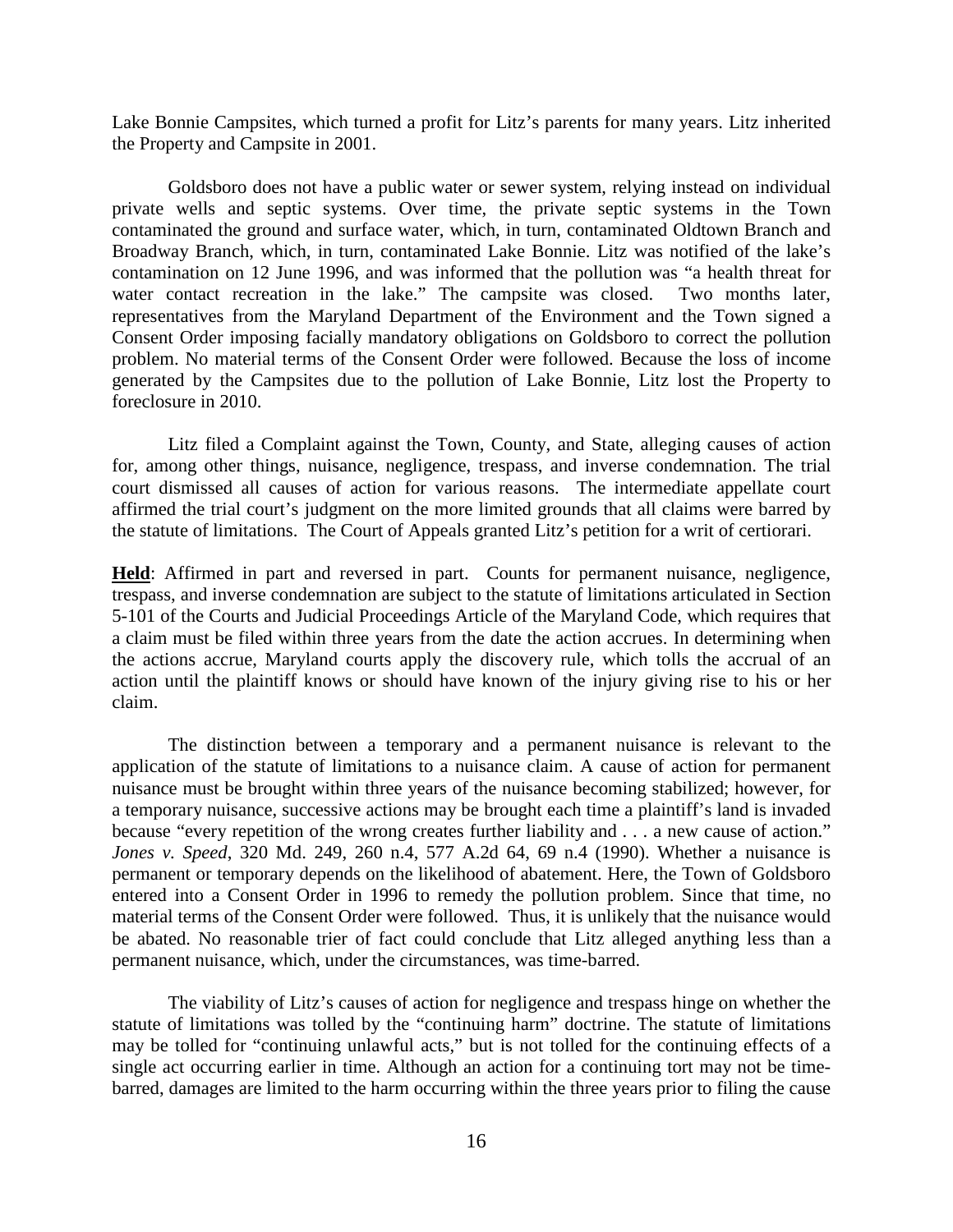of action. Here, Litz alleges that the Town of Goldsboro "had and has a duty to use reasonable care to control the discharge of ground and surface water onto Litz's property," and continually breached this duty by allowing improperly the contaminated water to enter her property. Drawing reasonable inferences in a light most favorable to Litz, a trier of fact could conclude that the Town's duties were ongoing and continuous. Litz's claim that Goldsboro "had and has" a duty to control the discharge of contaminated ground and surface water could be read as referring to an ongoing duty, and the allegation that the Town "breached" its duties could be read to mean that the Town breached this duty continuously. It is reasonable therefore to conclude that Litz's causes of action for negligence and trespass, as a matter of law, were not time-barred.

Inverse condemnation is a form of a taking without just compensation. An inquiry into what constitutes a taking and when this taking occurred is important to the analysis of when Litz's cause of action for inverse condemnation accrued. "The modern, prevailing view is that any substantial interference with private property which destroys or lessens its value (or by which the owner's right to its use or enjoyment is in any substantial degree abridged or destroyed) is, in fact and in law, a 'taking' in the constitutional sense, to the extent of the damages suffered, even though the title and possession of the owner remain undisturbed." *Md. Port Admin. v. QC Corp.*, 310 Md. 379, 387, 529 A.2d 829, 832 (1987). Also, a taking can be partial or complete, which may be crucial to Litz's cause of action in terms of whether it was asserted timely. As the Respondents allege, Litz's cause of action for inverse condemnation may have accrued in 1996 when it was known that there was a partial taking of her property due to the contaminated groundwater continuously entering her land. Based on the face of the allegations of the Complaint and reasonable inferences drawn therefrom, however, a complete taking of Litz's property may not have occurred until her property was foreclosed in 2010. Because a trier of fact may conclude reasonably that Litz's cause of action for inverse condemnation did not accrue until a complete taking occurred, the motion to dismiss should have been denied because, as a matter of law, this count would not be time-barred.

9. *The Town of La Plata, et al. v. Faison-Rosewick LLC, FCD Development LLC, Johel Limited Partnership, John D. Mitchell, III, John Latimer and Sandra Latimer*, 434 Md. 496, 76 A.3d 1001 (2013). Opinion by Greene, J.

**Facts**: On 27 September 2011, the La Plata Town Council passed four resolutions, one of which was an annexation resolution acquiring a 14.1 acre tract of land. On November 10, 2011, several citizens of La Plata and other interested persons ("the Referendum Supporters"), Appellants in this case, published and circulated a petition to refer the Town Council's annexation resolution to referendum pursuant to Maryland Code (1957, 2011 Repl. Vol.), Article 23A, § 19. The petition for referendum included all four resolutions passed on 27 September 2011, relating to the annexation. On 13 March 13, the Town, through its chief executive and administrative officer, Town Manager Daniel Mears ("Mears"), issued a proclamation stating that sufficient signatures had been submitted on the petition. As such, the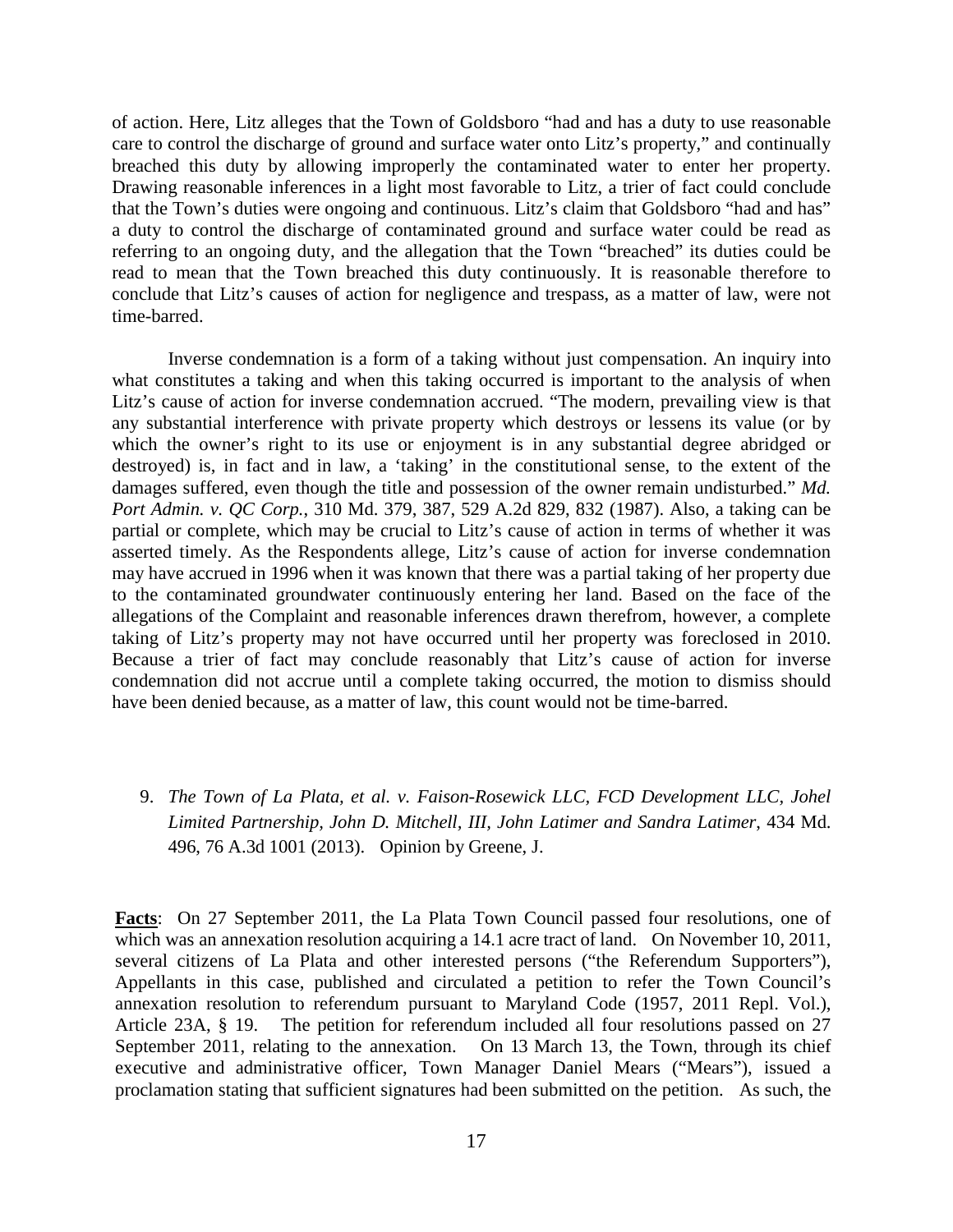annexation resolution was suspended, and all four resolutions were referred to referendum. The Town then drafted a referendum ballot for an election to be held on 18 April 2012, asking the citizens of La Plata to approve or reject "all four Resolutions."

On 8 November 2011, several days before the petition signature pages were due for filing, Town Manager Mears published on the Town's website an eight-page document entitled "Procedures for Validation and Verification of Signatures on Annexation Referendum Petition Signatures Submitted Pursuant to Maryland Annotated Code, Article 23A, Section 19(g)" ("procedures"). The procedures established the process and criteria to guide the Town Manager in validation and verification of signatures on a petition for the purpose of submitting the annexation question to the voters.

Appellees, a group consisting of voters and taxpayers of the Town, and some selling landowners and out-of-state contract purchasers and developers ("the Referendum Opponents"), filed in the Circuit Court for Charles County a "Petition or Complaint for Judicial Review," of the report validating the signatures and advancing the referendum to a vote. The trial court found that Mears did not have the power to determine his own verification process under the statute and therefore his promulgation of the "procedures" was invalid. Moreover, the trial judge found that the procedures were filed too late in the referendum process and thus violated due process, which it found to taint the whole process. Accordingly, the trial judge concluded that the petition for referendum had to fail. Thereafter, the Town and Referendum Supporters appealed to the Court of Special Appeals, and Referendum Opponents cross-appealed. The Referendum Opponents filed a petition for certiorari to this Court, and the Town and Referendum Supporters filed cross-petitions, all of which were granted prior to any proceedings in the intermediate appellate court.

**Held**: Vacated and remanded. The General Assembly made it clear in Article 23A, § 19(g) that the petition presented to voters shall be for a "referendum on the [annexation] resolution." The statutory scheme clarifies that the resolution refers to a decision that adds to the corporate boundaries of the municipal corporation. Section 19(g), however, does not expressly prohibit the inclusion of additional or collateral information in the petition. Based on precedent relating to sufficiency of ballot language for amendment and referendum provisions, which requires a "clear, unambiguous and understandable statement of the full and complete nature of the issues[,]" *Anne Arundel Cnty. v. McDonough*, 277 Md. 271, 300, 354 A.2d 788, 805 (1976), the Court noted that the instant case presents no real danger of confusion or ambiguity as to the subject of the petition. Although non-referable, the additional resolutions included in the petition serve only to further inform the voters on the nature of the annexation resolution that is the heart of the referendum. The Court held, therefore, that where the petition for referendum contained legislative enactments that were collateral to the land annexation resolution but did not obfuscate the subject matter of the petition for referendum, such additions did not invalidate the petition.

Additionally,  $\S$  19(g) unambiguously provides the chief executive and administrative officer of the municipal corporation, here the Town Manager, the power to "cause to be made a verification" of the signatures on the petition and ascertain that the requisite number of qualified signatures are present. Under the basic definition of "verification," Mears's responsibility was to "cause to be made" an authentication of the signatures presented to him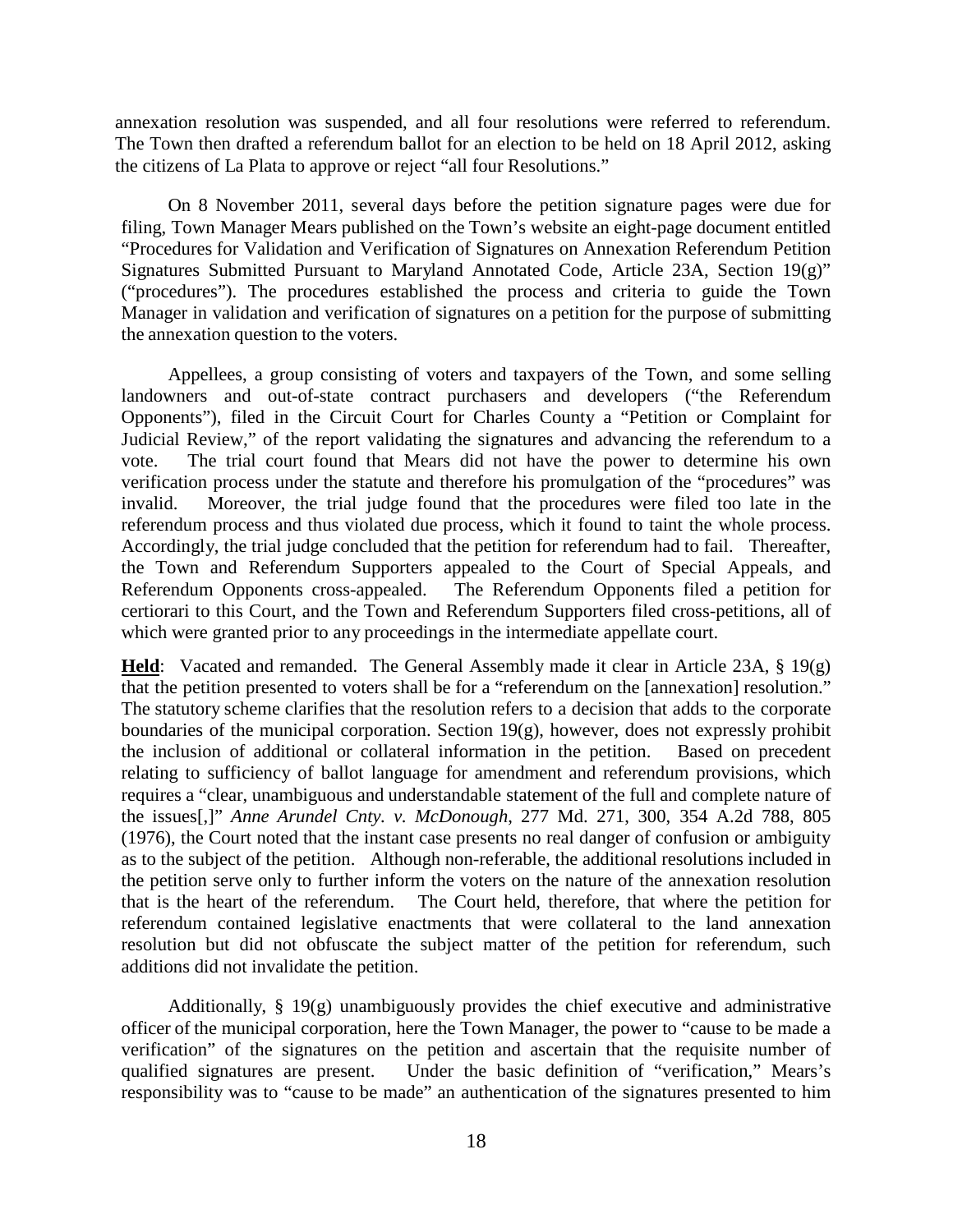on the petition and confirm that the signatures represented enough qualified voters for a referendum election to take place. In furtherance of this duty, Mears preemptively created and published procedures for petition validation and verification. These guidelines outlined in writing, for the benefit of the public, the "reasonable means" by which he was exercising his duty to verify signatures and validate the petition. Although he did not have the express statutory authority to promulgate these procedures, the Court held that the publication of them fell within his implied authority, incident to his duty of verification and validation of the petition. Lastly, the Court held that there was no violation of due process when the procedures were published several days prior to the petition deadline, because there was no fundamental liberty or property interest at issue in the matter for due process to apply.

10. *Daryl Jones v. Anne Arundel County, Maryland, et al.*, 432 Md. 386, 69 A.3d 426 (2013). Opinion by Battaglia, J.; Dissenting Opinion by Adkins, J., joined by Barbera, C.J., and Harrell, J.

**Facts:** In 2010, Daryl Jones, Appellant, was re-elected a member of the Anne Arundel County Council from the First Councilmanic District. In November 2011, he was convicted of failing to file a federal tax return and sentenced to 5 months incarceration in a federal correctional facility in South Carolina. In January 2012, the six remaining members of the Anne Arundel County Council passed Bill 85-11, which stated that Jones=s seat was vacated under Section 202(c) of the Anne Arundel County Code, which provides that a councilmember=s seat shall be vacated if he "move[s] his residence from the councilmanic district in which he resided at the time of his election." In the Circuit Court for Anne Arundel County, Jones challenged that the County Council had no authority to vacate his seat. He further contended that the County Council misinterpreted "residence" under Section 202(c) to mean a temporary place of abode, requiring a councilmember to sleep and be physically present in his or her councilmanic district, rather than domicile, which is a person=s permanent legal home. The County and County Council contended that Jones was barred by the clean hands doctrine because he concealed the criminal investigation from voters during the 2010 election. The Circuit Court granted summary judgment in favor of the County and County Council, concluding that the County Council acted within its authority under the Express Powers Act, Section 5(S) of Article 25A, Maryland Code (1957, 2011 Repl. Vol.), which provides that the County authority "to pass all ordinances . . . as may be deemed expedient in maintaining the peace, good government, health and welfare of the county." The Circuit Court further held that "residence" under Section 202(c) means place of abode, not domicile, so that Jones vacated his seat when he left his councilmanic district to serve his sentence in South Carolina. Jones appealed and, prior to any decision by the Court of Special Appeals, the Court of Appeals granted certiorari.

Held: Reversed. Initially, the Court addressed the County and County Council=s argument that the removal of Jones was a political question, from which the Court should abstain from consideration. The Court explained that there was no provision rendering the County Council